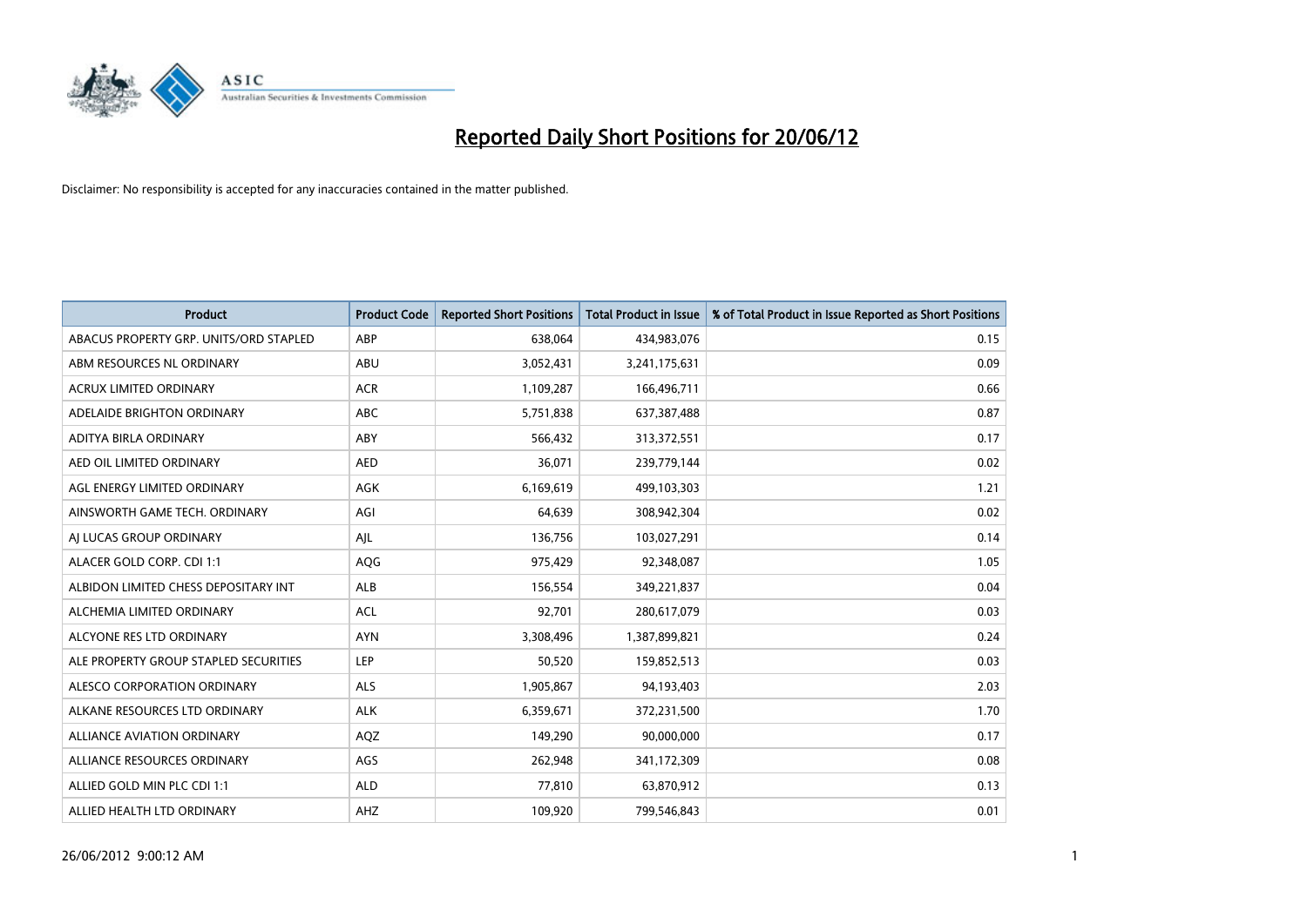

| <b>Product</b>                          | <b>Product Code</b> | <b>Reported Short Positions</b> | <b>Total Product in Issue</b> | % of Total Product in Issue Reported as Short Positions |
|-----------------------------------------|---------------------|---------------------------------|-------------------------------|---------------------------------------------------------|
| ALTONA MINING LTD ORDINARY              | <b>AOH</b>          | 652,034                         | 522,091,038                   | 0.13                                                    |
| ALTURA MINING LTD ORDINARY              | AJM                 | 204,425                         | 454,272,181                   | 0.05                                                    |
| ALUMINA LIMITED ORDINARY                | <b>AWC</b>          | 101,539,305                     | 2,440,196,187                 | 4.12                                                    |
| AMALGAMATED HOLDINGS ORDINARY           | <b>AHD</b>          | 4,447                           | 157,629,498                   | 0.00                                                    |
| AMCOM TELECOMM, ORDINARY                | AMM                 | 49                              | 241,491,904                   | 0.00                                                    |
| AMCOR LIMITED ORDINARY                  | <b>AMC</b>          | 3,684,037                       | 1,206,684,923                 | 0.30                                                    |
| AMP LIMITED ORDINARY                    | AMP                 | 6,256,435                       | 2,894,931,180                 | 0.19                                                    |
| AMPELLA MINING ORDINARY                 | AMX                 | 3,431,177                       | 240,600,493                   | 1.41                                                    |
| ANSELL LIMITED ORDINARY                 | <b>ANN</b>          | 3,074,960                       | 130,656,668                   | 2.35                                                    |
| ANTARES ENERGY LTD ORDINARY             | AZZ                 | 414,758                         | 260,000,000                   | 0.15                                                    |
| ANZ BANKING GRP LTD ORDINARY            | ANZ                 | 13,593,288                      | 2,679,682,754                 | 0.48                                                    |
| APA GROUP STAPLED SECURITIES            | APA                 | 6,679,591                       | 644,485,583                   | 1.04                                                    |
| APN NEWS & MEDIA ORDINARY               | <b>APN</b>          | 21,647,938                      | 649,010,756                   | 3.31                                                    |
| AQUARIUS PLATINUM. ORDINARY             | <b>AOP</b>          | 9,367,473                       | 470,312,578                   | 1.97                                                    |
| AQUILA RESOURCES ORDINARY               | <b>AQA</b>          | 6,262,100                       | 411,804,442                   | 1.50                                                    |
| ARAFURA RESOURCE LTD ORDINARY           | ARU                 | 7,592,521                       | 396,004,144                   | 1.91                                                    |
| ARB CORPORATION ORDINARY                | ARP                 | 44,370                          | 72,481,302                    | 0.06                                                    |
| ARDENT LEISURE GROUP STAPLED SECURITIES | AAD                 | 277,082                         | 334,209,401                   | 0.08                                                    |
| ARISTOCRAT LEISURE ORDINARY             | ALL                 | 17,658,035                      | 550,502,889                   | 3.22                                                    |
| ASCIANO LIMITED ORDINARY                | <b>AIO</b>          | 3,414,788                       | 975,385,664                   | 0.36                                                    |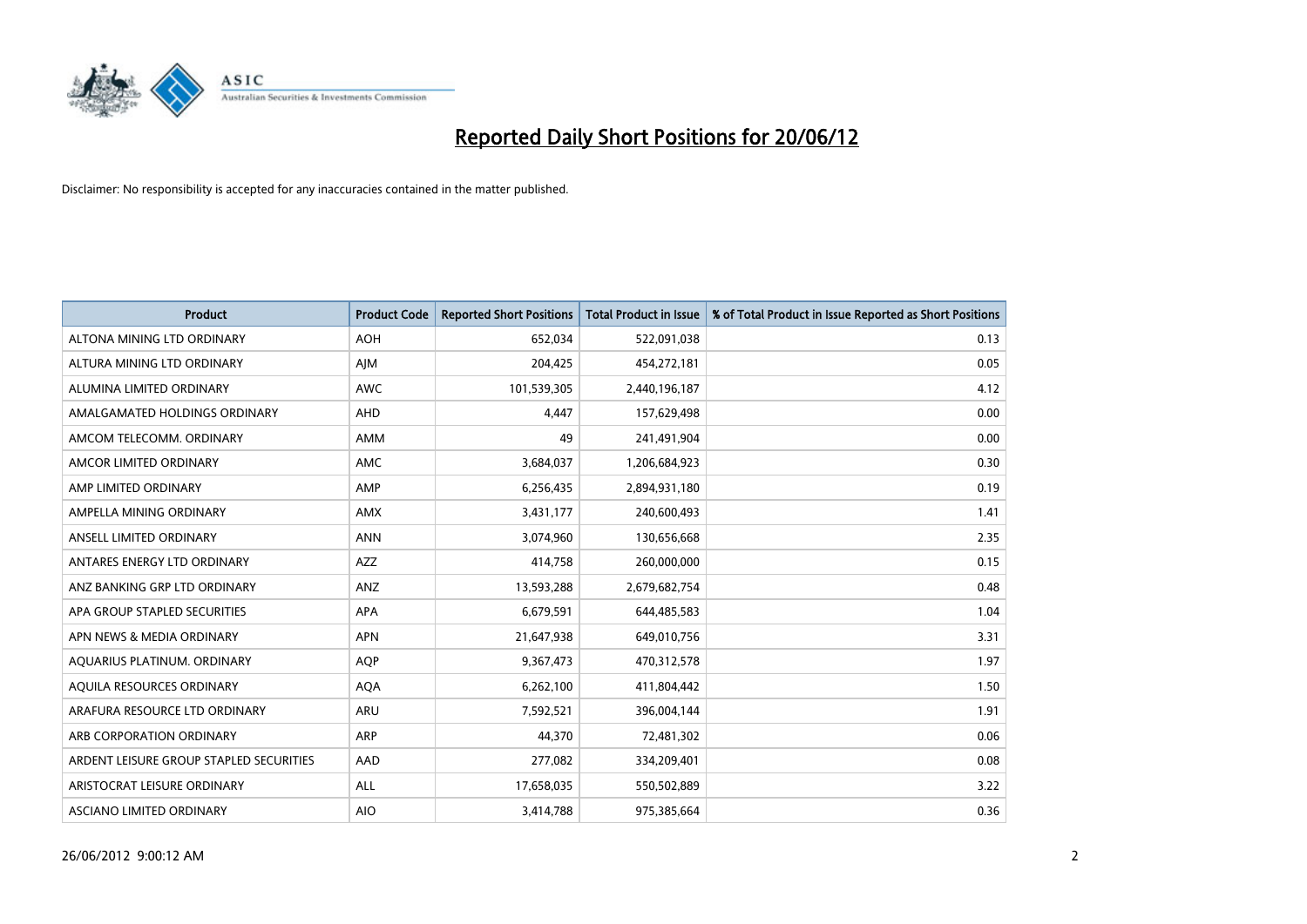

| <b>Product</b>                          | <b>Product Code</b> | <b>Reported Short Positions</b> | <b>Total Product in Issue</b> | % of Total Product in Issue Reported as Short Positions |
|-----------------------------------------|---------------------|---------------------------------|-------------------------------|---------------------------------------------------------|
| ASG GROUP LIMITED ORDINARY              | ASZ                 | 297,069                         | 172,152,079                   | 0.17                                                    |
| ASPEN GROUP ORD/UNITS STAPLED           | <b>APZ</b>          | 427,522                         | 600,507,326                   | 0.06                                                    |
| ASPIRE MINING LTD ORDINARY              | <b>AKM</b>          | 270,129                         | 620,594,556                   | 0.04                                                    |
| ASTRO JAP PROP GROUP STAPLED SECURITIES | AJA                 | 25,589                          | 58,445,002                    | 0.04                                                    |
| ASX LIMITED ORDINARY                    | ASX                 | 3,554,666                       | 175,136,729                   | 2.01                                                    |
| ATLAS IRON LIMITED ORDINARY             | <b>AGO</b>          | 10,030,486                      | 904,580,993                   | 1.10                                                    |
| AUCKLAND INTERNATION ORDINARY           | AIA                 | 50,000                          | 1,322,564,489                 | 0.00                                                    |
| AURORA OIL & GAS ORDINARY               | AUT                 | 5,477,650                       | 445,458,159                   | 1.22                                                    |
| AUSDRILL LIMITED ORDINARY               | ASL                 | 1,785,826                       | 304,397,289                   | 0.58                                                    |
| AUSENCO LIMITED ORDINARY                | <b>AAX</b>          | 387,611                         | 123,872,665                   | 0.31                                                    |
| <b>AUSTAL LIMITED ORDINARY</b>          | ASB                 | 218,885                         | 188,193,007                   | 0.11                                                    |
| AUSTBROKERS HOLDINGS ORDINARY           | <b>AUB</b>          | 100                             | 55,999,095                    | 0.00                                                    |
| AUSTIN ENGINEERING ORDINARY             | ANG                 | 20,488                          | 72,314,403                    | 0.02                                                    |
| AUSTRALAND PROPERTY STAPLED SECURITY    | <b>ALZ</b>          | 122,044                         | 576,846,597                   | 0.02                                                    |
| AUSTRALIAN AGRICULT, ORDINARY           | AAC                 | 349,606                         | 312,905,085                   | 0.10                                                    |
| AUSTRALIAN INFRASTR, UNITS/ORDINARY     | <b>AIX</b>          | 11,383,630                      | 620,733,944                   | 1.84                                                    |
| AUSTRALIAN PHARM, ORDINARY              | API                 | 229,289                         | 488,115,883                   | 0.05                                                    |
| AUTOMOTIVE HOLDINGS ORDINARY            | AHE                 | 5,875                           | 260,579,682                   | 0.00                                                    |
| AVIENNINGS LIMITED ORDINARY             | <b>AVI</b>          | 575,001                         | 274,588,694                   | 0.21                                                    |
| AWE LIMITED ORDINARY                    | <b>AWE</b>          | 2,310,533                       | 521,871,941                   | 0.45                                                    |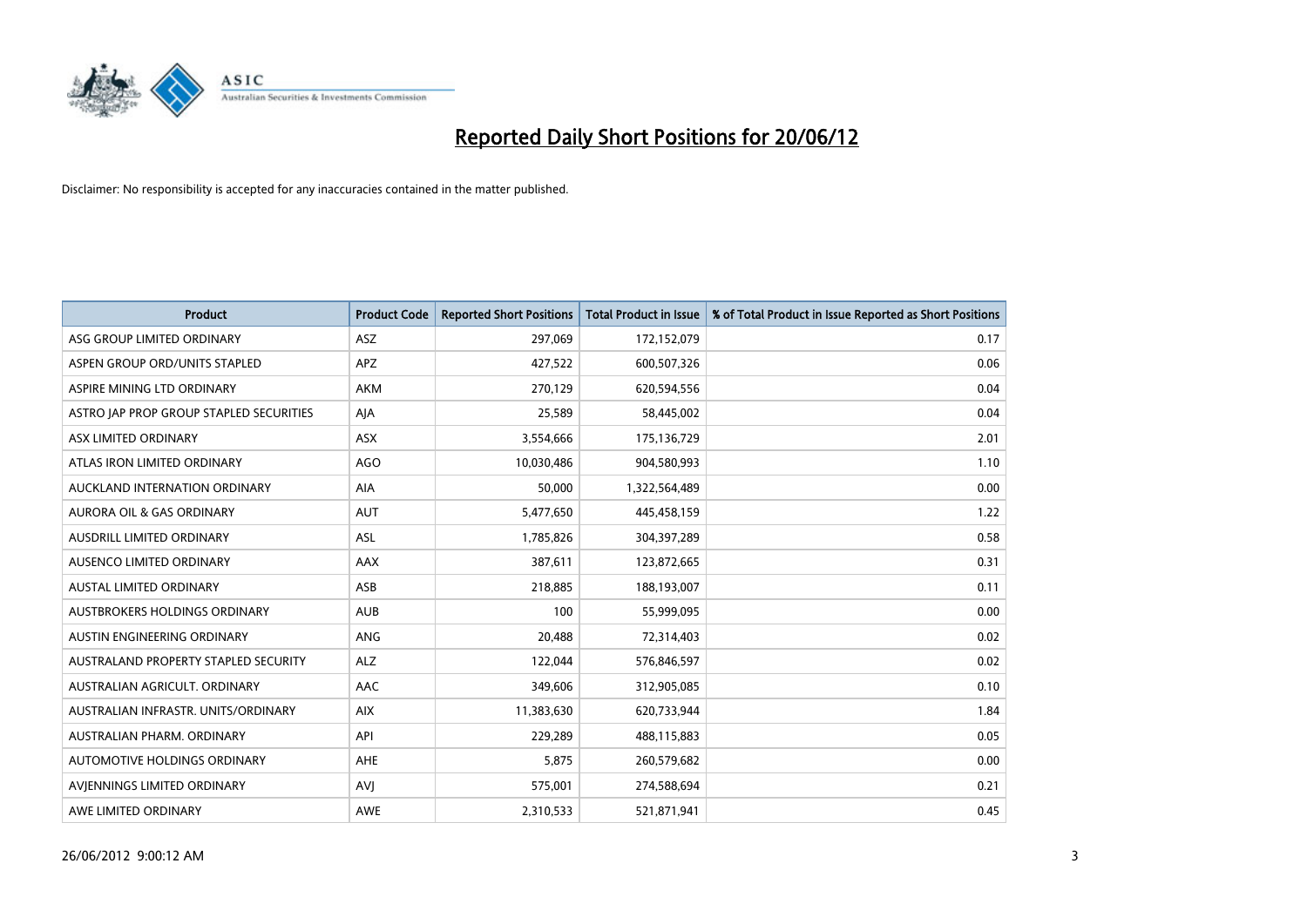

| <b>Product</b>                       | <b>Product Code</b> | <b>Reported Short Positions</b> | <b>Total Product in Issue</b> | % of Total Product in Issue Reported as Short Positions |
|--------------------------------------|---------------------|---------------------------------|-------------------------------|---------------------------------------------------------|
| AZIMUTH RES LTD ORDINARY             | <b>AZH</b>          | 1,257,850                       | 401,368,304                   | 0.32                                                    |
| AZUMAH RESOURCES ORDINARY            | <b>AZM</b>          | 743,919                         | 333,614,096                   | 0.22                                                    |
| <b>BANDANNA ENERGY ORDINARY</b>      | <b>BND</b>          | 3,861,712                       | 528,481,199                   | 0.72                                                    |
| BANK OF QUEENSLAND. ORDINARY         | <b>BOO</b>          | 10,656,492                      | 308,797,224                   | 3.44                                                    |
| <b>BASE RES LIMITED ORDINARY</b>     | <b>BSE</b>          | 727,920                         | 460,440,029                   | 0.16                                                    |
| <b>BATHURST RESOURCES ORDINARY</b>   | <b>BTU</b>          | 37,018,076                      | 695,747,997                   | 5.32                                                    |
| <b>BC IRON LIMITED ORDINARY</b>      | <b>BCI</b>          | 298,814                         | 103,861,000                   | 0.28                                                    |
| BEACH ENERGY LIMITED ORDINARY        | <b>BPT</b>          | 25,681,452                      | 1,255,464,157                 | 2.05                                                    |
| BEADELL RESOURCE LTD ORDINARY        | <b>BDR</b>          | 10,460,859                      | 716,004,752                   | 1.47                                                    |
| BENDIGO AND ADELAIDE ORDINARY        | <b>BEN</b>          | 6,209,003                       | 396,604,957                   | 1.58                                                    |
| BERKELEY RESOURCES ORDINARY          | <b>BKY</b>          | 359,026                         | 179,298,273                   | 0.21                                                    |
| <b>BHP BILLITON LIMITED ORDINARY</b> | <b>BHP</b>          | 8,932,917                       | 3,211,691,105                 | 0.26                                                    |
| <b>BILLABONG ORDINARY</b>            | <b>BBG</b>          | 25,324,624                      | 257,888,239                   | 9.81                                                    |
| <b>BIOTA HOLDINGS ORDINARY</b>       | <b>BTA</b>          | 1,186,637                       | 182,350,316                   | 0.64                                                    |
| <b>BLACKTHORN RESOURCES ORDINARY</b> | <b>BTR</b>          | 64,398                          | 127,818,000                   | 0.05                                                    |
| BLUESCOPE STEEL LTD ORDINARY         | BSL                 | 46,516,364                      | 3,349,185,247                 | 1.37                                                    |
| <b>BOART LONGYEAR ORDINARY</b>       | <b>BLY</b>          | 6,392,525                       | 461,163,412                   | 1.38                                                    |
| <b>BOOM LOGISTICS ORDINARY</b>       | <b>BOL</b>          | 626                             | 468,663,585                   | 0.00                                                    |
| <b>BORAL LIMITED, ORDINARY</b>       | <b>BLD</b>          | 41,315,366                      | 758,572,140                   | 5.45                                                    |
| <b>BRADKEN LIMITED ORDINARY</b>      | <b>BKN</b>          | 2,426,880                       | 168,629,376                   | 1.42                                                    |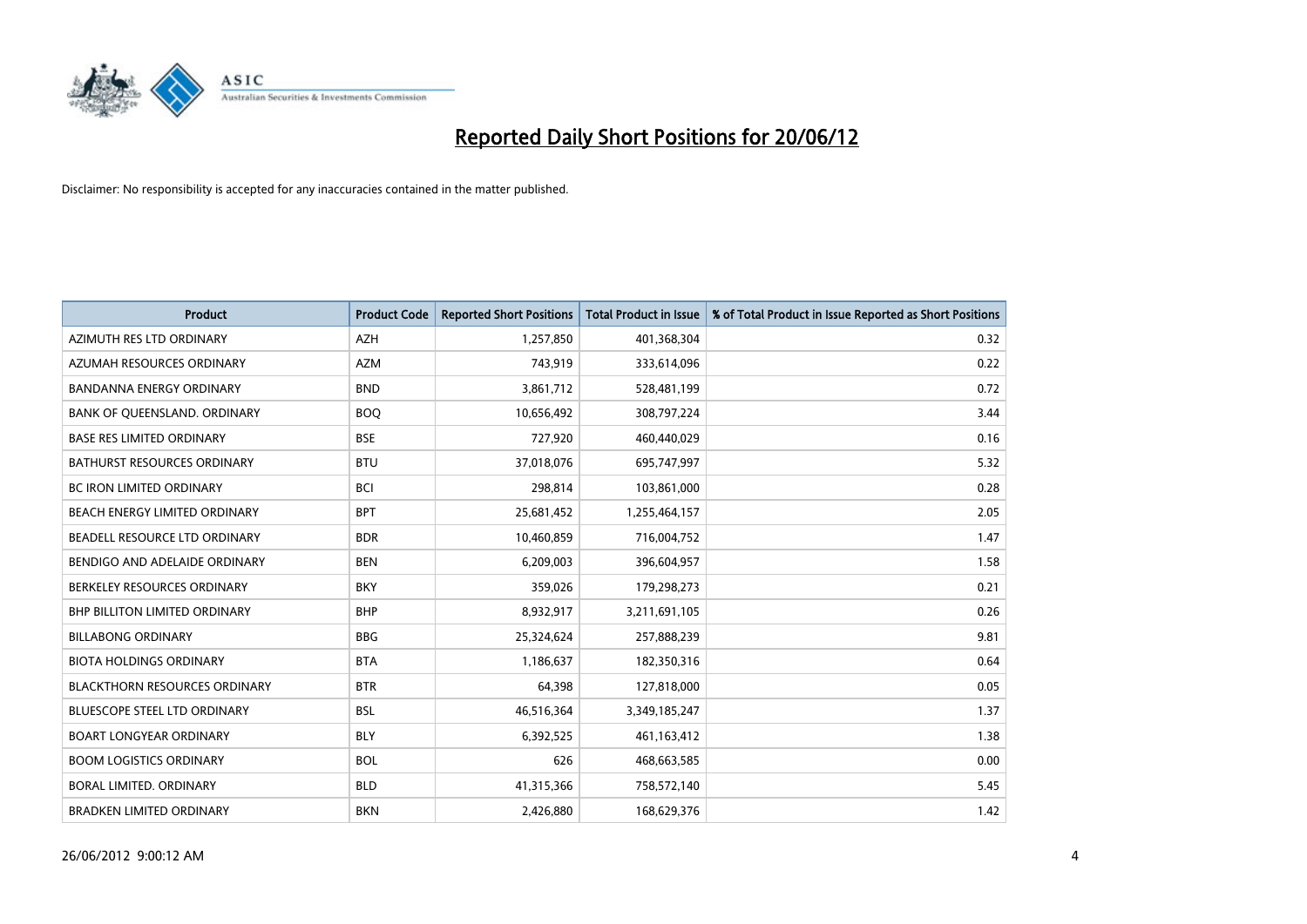

| <b>Product</b>                          | <b>Product Code</b> | <b>Reported Short Positions</b> | <b>Total Product in Issue</b> | % of Total Product in Issue Reported as Short Positions |
|-----------------------------------------|---------------------|---------------------------------|-------------------------------|---------------------------------------------------------|
| <b>BRAMBLES LIMITED ORDINARY</b>        | <b>BXB</b>          | 5,454,949                       | 1,536,017,062                 | 0.33                                                    |
| BRAMBLES LIMITED RTS 22-JUN-12 FORUS    | <b>BXBR</b>         | 159,330                         | 74,048,788                    | 0.22                                                    |
| BREVILLE GROUP LTD ORDINARY             | <b>BRG</b>          | 38,588                          | 130,095,322                   | 0.03                                                    |
| <b>BRICKWORKS LIMITED ORDINARY</b>      | <b>BKW</b>          | 19,675                          | 147,567,333                   | 0.01                                                    |
| BT INVESTMENT MNGMNT ORDINARY           | <b>BTT</b>          | 242,451                         | 267,906,977                   | 0.09                                                    |
| <b>BURU ENERGY ORDINARY</b>             | <b>BRU</b>          | 10,063,902                      | 234,340,477                   | 4.29                                                    |
| <b>BWP TRUST ORDINARY UNITS</b>         | <b>BWP</b>          | 950,176                         | 525,255,093                   | 0.17                                                    |
| CABCHARGE AUSTRALIA ORDINARY            | CAB                 | 593,768                         | 120,437,014                   | 0.50                                                    |
| CALTEX AUSTRALIA ORDINARY               | <b>CTX</b>          | 5,693,353                       | 270,000,000                   | 2.09                                                    |
| <b>CAMPBELL BROTHERS ORDINARY</b>       | <b>CPB</b>          | 1,005,742                       | 67,503,411                    | 1.49                                                    |
| CAPE LAMBERT RES LTD ORDINARY           | <b>CFE</b>          | 849,084                         | 689,108,792                   | 0.11                                                    |
| CARABELLA RES LTD ORDINARY              | <b>CLR</b>          | 318,302                         | 133,642,797                   | 0.25                                                    |
| <b>CARBON ENERGY ORDINARY</b>           | <b>CNX</b>          | 77,039                          | 773,949,722                   | 0.01                                                    |
| <b>CARDNO LIMITED ORDINARY</b>          | CDD                 | 1,584,106                       | 138,103,523                   | 1.15                                                    |
| CARNARVON PETROLEUM ORDINARY            | <b>CVN</b>          | 99,527                          | 694,644,634                   | 0.02                                                    |
| CARSALES.COM LTD ORDINARY               | <b>CRZ</b>          | 28,224,926                      | 233,689,223                   | 12.07                                                   |
| <b>CASH CONVERTERS ORDINARY</b>         | CCV                 | 30,599                          | 379,761,025                   | 0.00                                                    |
| CENTRO RETAIL AUST ORD/UNIT STAPLED SEC | <b>CRF</b>          | 27,421,090                      | 1,340,723,189                 | 2.05                                                    |
| <b>CERAMIC FUEL CELLS ORDINARY</b>      | <b>CFU</b>          | 151,109                         | 1,366,298,863                 | 0.01                                                    |
| CFS RETAIL TRUST GRP STAPLED SECURITIES | <b>CFX</b>          | 48,246,700                      | 2,835,026,953                 | 1.72                                                    |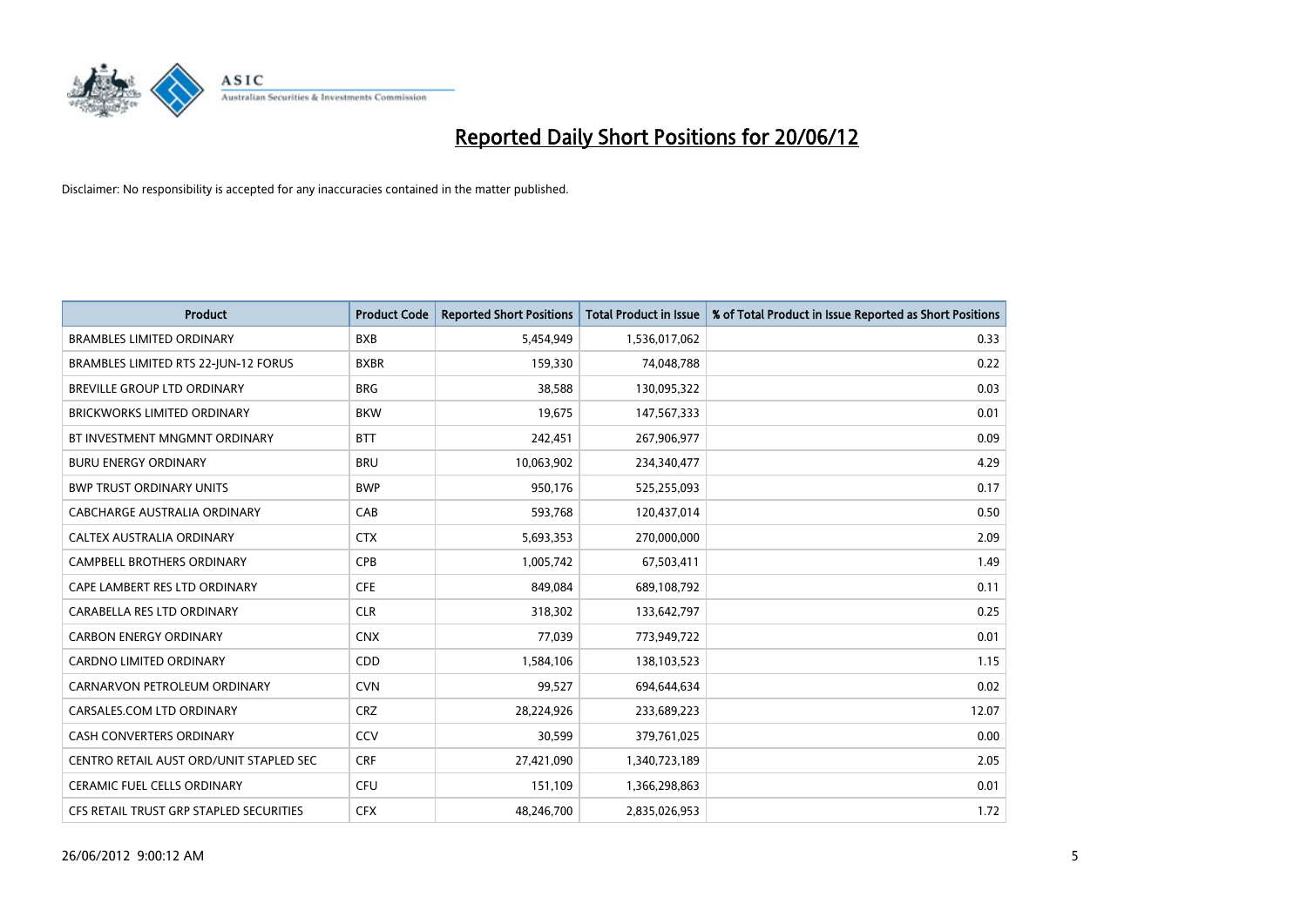

| <b>Product</b>                           | <b>Product Code</b> | <b>Reported Short Positions</b> | <b>Total Product in Issue</b> | % of Total Product in Issue Reported as Short Positions |
|------------------------------------------|---------------------|---------------------------------|-------------------------------|---------------------------------------------------------|
| <b>CGA MINING LIMITED ORDINARY</b>       | CGX                 | 120,825                         | 337,725,726                   | 0.04                                                    |
| CHALLENGER DIV.PRO. STAPLED UNITS        | <b>CDI</b>          | 621,518                         | 860,977,302                   | 0.07                                                    |
| <b>CHALLENGER INFRAST, STAPLED UNITS</b> | <b>CIF</b>          | 715,766                         | 316,223,785                   | 0.23                                                    |
| CHALLENGER LIMITED ORDINARY              | <b>CGF</b>          | 12,877,305                      | 544,827,710                   | 2.36                                                    |
| CHARTER HALL GROUP STAPLED US PROHIBIT.  | <b>CHC</b>          | 45.170                          | 296,846,225                   | 0.01                                                    |
| <b>CHARTER HALL RETAIL UNITS</b>         | CQR                 | 857,239                         | 299,628,571                   | 0.29                                                    |
| <b>CHORUS LIMITED ORDINARY</b>           | <b>CNU</b>          | 1,135,835                       | 385,082,123                   | 0.29                                                    |
| CITIGOLD CORP LTD ORDINARY               | <b>CTO</b>          | 1,355,317                       | 1,105,078,301                 | 0.12                                                    |
| <b>CLOUGH LIMITED ORDINARY</b>           | <b>CLO</b>          | 164,507                         | 773,490,454                   | 0.01                                                    |
| <b>CNPR GRP UNITS/ORD STAPLED</b>        | <b>CNP</b>          | 2,537                           | 972,414,514                   | 0.00                                                    |
| COAL OF AFRICA LTD ORDINARY              | <b>CZA</b>          | 246,653                         | 662,484,573                   | 0.03                                                    |
| <b>COALSPUR MINES LTD ORDINARY</b>       | <b>CPL</b>          | 12,483,560                      | 620,729,899                   | 2.00                                                    |
| <b>COBAR CONSOLIDATED ORDINARY</b>       | CCU                 | 240.568                         | 210,101,187                   | 0.10                                                    |
| COCA-COLA AMATIL ORDINARY                | <b>CCL</b>          | 8,796,848                       | 761,319,007                   | 1.14                                                    |
| COCHLEAR LIMITED ORDINARY                | <b>COH</b>          | 5,816,110                       | 56,929,432                    | 10.20                                                   |
| <b>COCKATOO COAL ORDINARY</b>            | COK                 | 16,152,953                      | 1,016,746,908                 | 1.58                                                    |
| <b>COFFEY INTERNATIONAL ORDINARY</b>     | <b>COF</b>          | 201,426                         | 255,833,165                   | 0.08                                                    |
| <b>COKAL LTD ORDINARY</b>                | <b>CKA</b>          | 59,385                          | 411,046,892                   | 0.01                                                    |
| <b>COLLINS FOODS LTD ORDINARY</b>        | <b>CKF</b>          | 64,777                          | 93,000,003                    | 0.07                                                    |
| COMMONWEALTH BANK, ORDINARY              | <b>CBA</b>          | 34,049,765                      | 1,592,154,780                 | 2.07                                                    |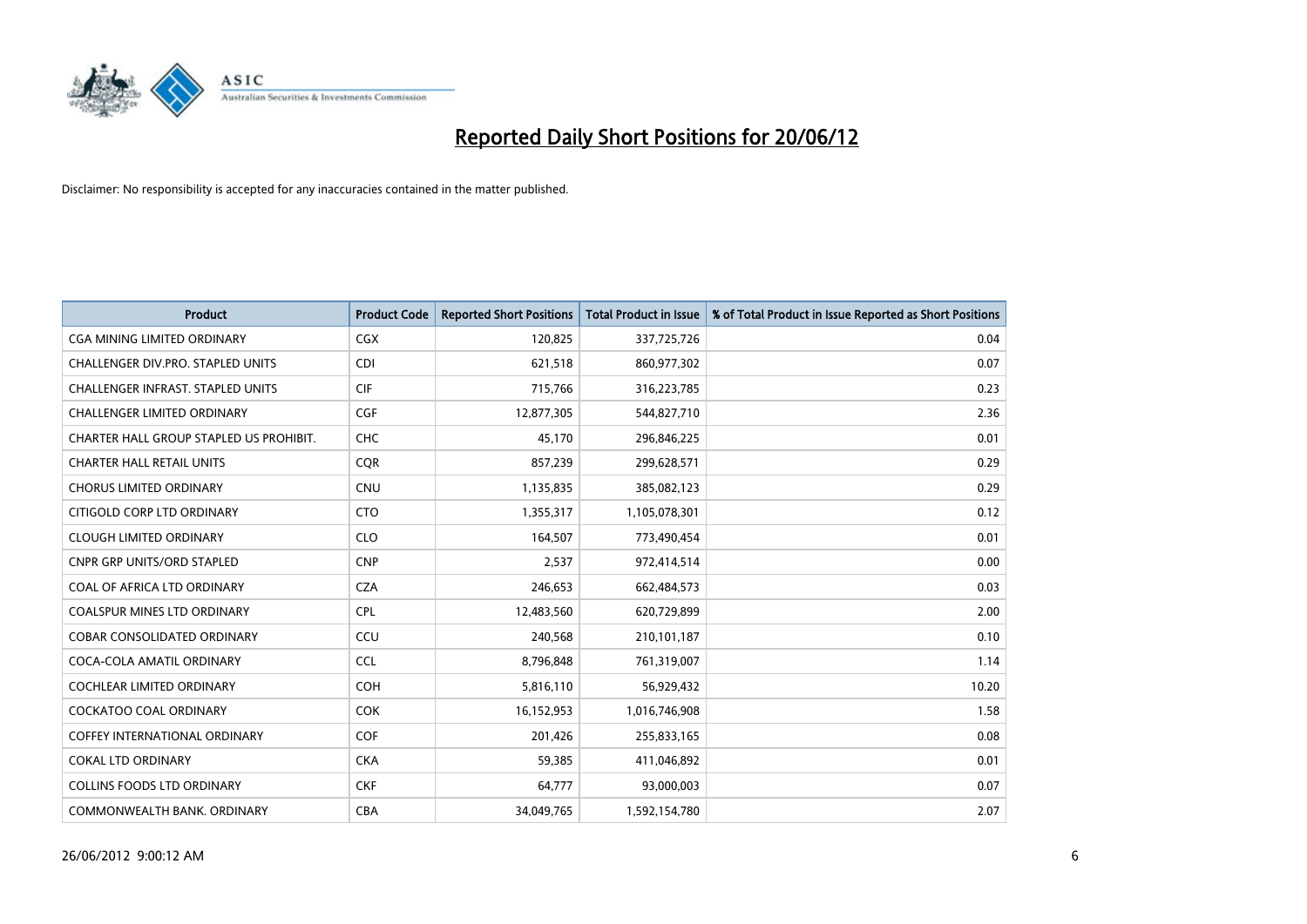

| <b>Product</b>                          | <b>Product Code</b> | <b>Reported Short Positions</b> | <b>Total Product in Issue</b> | % of Total Product in Issue Reported as Short Positions |
|-----------------------------------------|---------------------|---------------------------------|-------------------------------|---------------------------------------------------------|
| <b>COMMONWEALTH PROP ORDINARY UNITS</b> | <b>CPA</b>          | 16,916,133                      | 2,347,003,413                 | 0.71                                                    |
| <b>COMPASS RESOURCES ORDINARY</b>       | <b>CMR</b>          | 7,472                           | 1,403,744,100                 | 0.00                                                    |
| COMPUTERSHARE LTD ORDINARY              | <b>CPU</b>          | 4,950,962                       | 555,664,059                   | 0.88                                                    |
| CONSOLIDATED MEDIA, ORDINARY            | <b>CMI</b>          | 2,848,301                       | 561,834,996                   | 0.51                                                    |
| CONTINENTAL COAL LTD ORDINARY           | CCC                 | 408,148                         | 430,742,398                   | 0.09                                                    |
| COOPER ENERGY LTD ORDINARY              | <b>COE</b>          | 866,809                         | 292,791,528                   | 0.29                                                    |
| <b>CREDIT CORP GROUP ORDINARY</b>       | <b>CCP</b>          | 34,910                          | 45,571,114                    | 0.08                                                    |
| <b>CROMWELL PROP STAPLED SECURITIES</b> | <b>CMW</b>          | 4,029                           | 1,169,688,943                 | 0.00                                                    |
| <b>CROWN LIMITED ORDINARY</b>           | <b>CWN</b>          | 19,049,390                      | 728,394,185                   | 2.60                                                    |
| <b>CSG LIMITED ORDINARY</b>             | CSV                 | 861,196                         | 282,567,499                   | 0.29                                                    |
| <b>CSL LIMITED ORDINARY</b>             | <b>CSL</b>          | 4,170,404                       | 510,373,491                   | 0.81                                                    |
| <b>CSR LIMITED ORDINARY</b>             | <b>CSR</b>          | 36,968,372                      | 506,000,315                   | 7.31                                                    |
| <b>CUDECO LIMITED ORDINARY</b>          | CDU                 | 4,656,226                       | 189, 185, 878                 | 2.47                                                    |
| <b>CUE ENERGY RESOURCE ORDINARY</b>     | <b>CUE</b>          | 3,068,033                       | 698,119,720                   | 0.44                                                    |
| DART ENERGY LTD ORDINARY                | <b>DTE</b>          | 17,427,015                      | 768,645,654                   | 2.25                                                    |
| DATA#3 LIMITED ORDINARY                 | DTL                 | 72                              | 153,974,950                   | 0.00                                                    |
| DAVID JONES LIMITED ORDINARY            | <b>DJS</b>          | 43,859,184                      | 528,655,600                   | 8.28                                                    |
| <b>DECMIL GROUP LIMITED ORDINARY</b>    | <b>DCG</b>          | 402,310                         | 166,492,757                   | 0.24                                                    |
| DEXUS PROPERTY GROUP STAPLED UNITS      | <b>DXS</b>          | 14,224,838                      | 4,839,024,176                 | 0.28                                                    |
| DISCOVERY METALS LTD ORDINARY           | <b>DML</b>          | 13,181,603                      | 442,128,231                   | 2.97                                                    |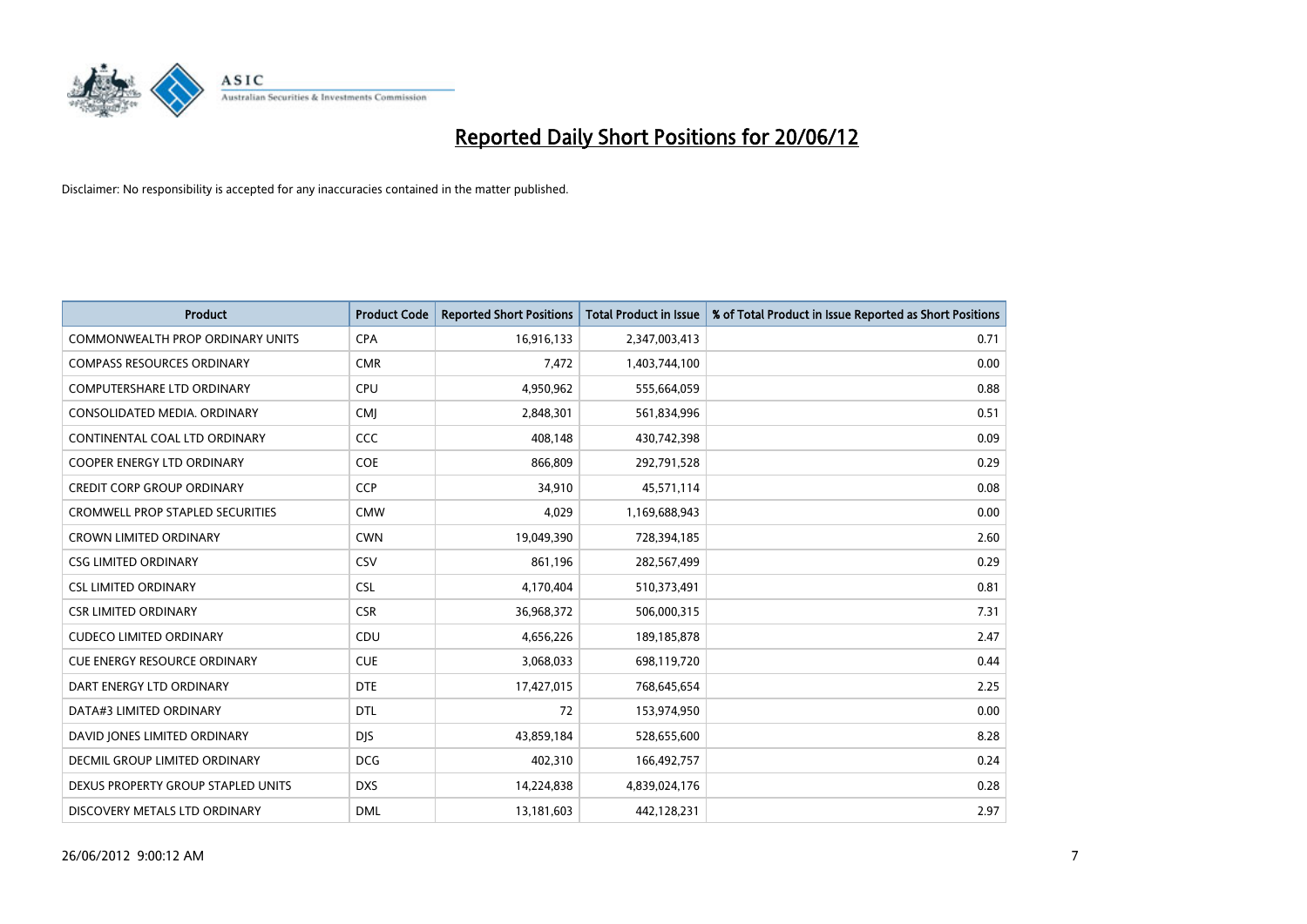

| <b>Product</b>                       | <b>Product Code</b> | <b>Reported Short Positions</b> | <b>Total Product in Issue</b> | % of Total Product in Issue Reported as Short Positions |
|--------------------------------------|---------------------|---------------------------------|-------------------------------|---------------------------------------------------------|
| DOMINO PIZZA ENTERPR ORDINARY        | <b>DMP</b>          | 425,878                         | 69,899,674                    | 0.61                                                    |
| DORAY MINERALS LTD ORDINARY          | <b>DRM</b>          | 29,962                          | 81,162,275                    | 0.04                                                    |
| DOWNER EDI LIMITED ORDINARY          | <b>DOW</b>          | 6,444,803                       | 429,100,296                   | 1.49                                                    |
| DRILLSEARCH ENERGY ORDINARY          | <b>DLS</b>          | 4,930,305                       | 337,449,196                   | 1.46                                                    |
| DUET GROUP STAPLED US PROHIBIT.      | <b>DUE</b>          | 3,683,456                       | 1,109,831,386                 | 0.33                                                    |
| DULUXGROUP LIMITED ORDINARY          | <b>DLX</b>          | 9,891,420                       | 368,984,902                   | 2.70                                                    |
| <b>DWS LTD ORDINARY</b>              | <b>DWS</b>          | 1,850                           | 132,362,763                   | 0.00                                                    |
| ECHO ENTERTAINMENT ORDINARY          | <b>EGP</b>          | 51,521,672                      | 688,019,737                   | 7.47                                                    |
| <b>ELDERS LIMITED ORDINARY</b>       | <b>ELD</b>          | 16,322,750                      | 448,598,480                   | 3.64                                                    |
| ELDORADO GOLD CORP CDI 1:1           | EAU                 | 42,601                          | 7,221,936                     | 0.60                                                    |
| ELEMENTAL MINERALS ORDINARY          | <b>ELM</b>          | 499,161                         | 243,614,280                   | 0.19                                                    |
| ELEMENTOS LIMITED ORDINARY           | <b>ELT</b>          | 16                              | 82,383,526                    | 0.00                                                    |
| <b>EMECO HOLDINGS ORDINARY</b>       | EHL                 | 3,816,216                       | 631,237,586                   | 0.61                                                    |
| <b>ENDEAVOUR MIN CORP CDI 1:1</b>    | <b>EVR</b>          | 33,919                          | 117,438,458                   | 0.02                                                    |
| <b>ENERGY RESOURCES ORDINARY 'A'</b> | <b>ERA</b>          | 11,026,474                      | 517,725,062                   | 2.14                                                    |
| ENERGY WORLD CORPOR. ORDINARY        | <b>EWC</b>          | 18,086,530                      | 1,734,166,672                 | 1.03                                                    |
| ENVESTRA LIMITED ORDINARY            | <b>ENV</b>          | 16,936,911                      | 1,572,392,111                 | 1.05                                                    |
| EQUATORIAL RES LTD ORDINARY          | EQX                 | 157,565                         | 117,235,353                   | 0.14                                                    |
| EUREKA ENERGY LTD ORDINARY           | <b>EKA</b>          | 1,250,000                       | 237,764,050                   | 0.53                                                    |
| EVOLUTION MINING LTD ORDINARY        | <b>EVN</b>          | 2,161,925                       | 707,105,713                   | 0.30                                                    |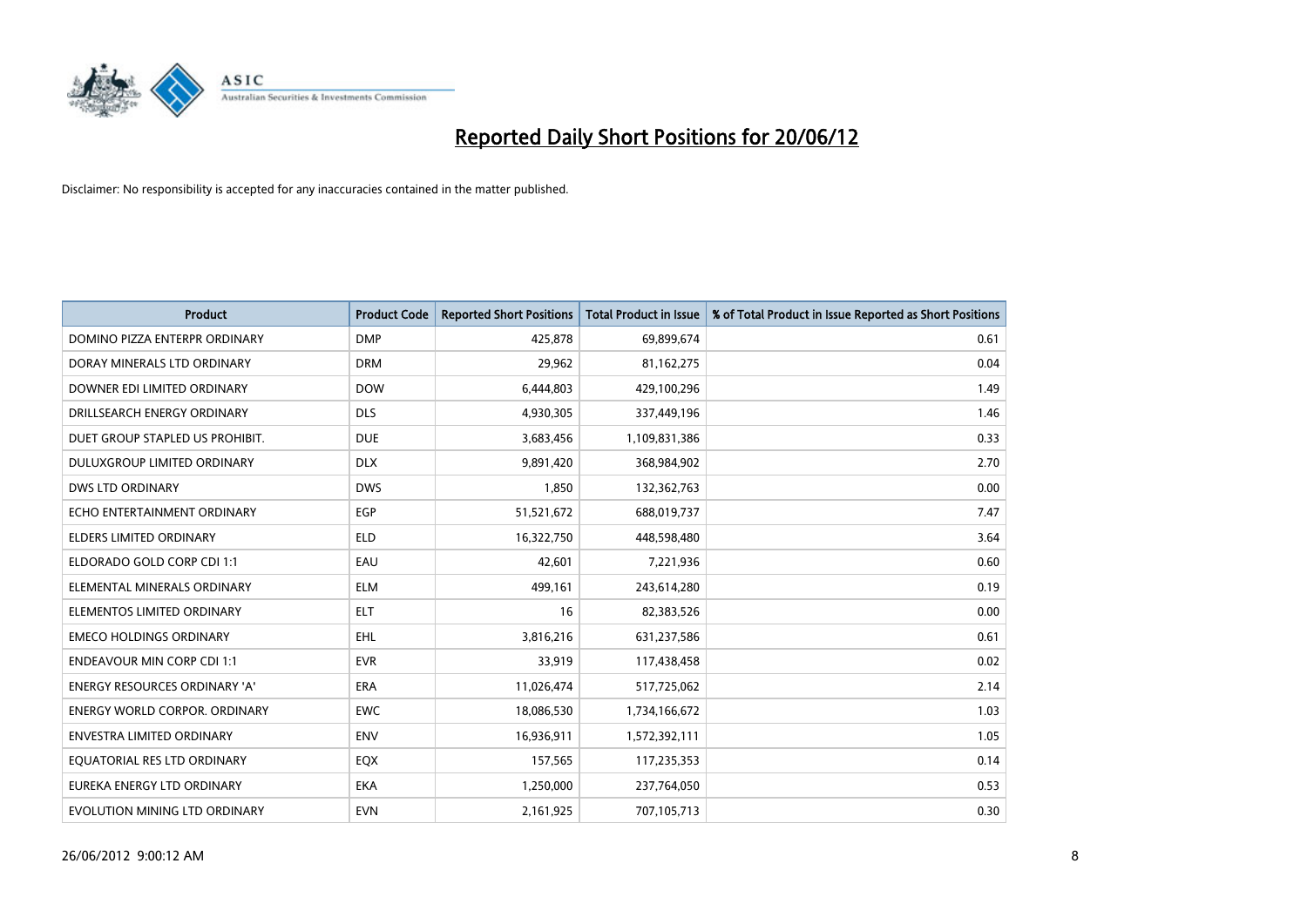

| <b>Product</b>                        | <b>Product Code</b> | <b>Reported Short Positions</b> | <b>Total Product in Issue</b> | % of Total Product in Issue Reported as Short Positions |
|---------------------------------------|---------------------|---------------------------------|-------------------------------|---------------------------------------------------------|
| <b>EXCO RESOURCES LTD ORDINARY</b>    | <b>EXS</b>          | 50,060                          | 356,044,187                   | 0.01                                                    |
| FAIRFAX MEDIA LTD ORDINARY            | <b>FXJ</b>          | 338,457,528                     | 2,351,955,725                 | 14.37                                                   |
| <b>FAR LTD ORDINARY</b>               | <b>FAR</b>          | 21,000,000                      | 2,499,846,742                 | 0.84                                                    |
| FISHER & PAYKEL APP. ORDINARY         | <b>FPA</b>          | 26,000                          | 724,235,162                   | 0.00                                                    |
| FISHER & PAYKEL H. ORDINARY           | <b>FPH</b>          | 19,000                          | 530,053,399                   | 0.00                                                    |
| FKP PROPERTY GROUP STAPLED SECURITIES | <b>FKP</b>          | 34,818,995                      | 1,211,033,858                 | 2.87                                                    |
| FLEETWOOD CORP ORDINARY               | <b>FWD</b>          | 103,708                         | 59,217,793                    | 0.17                                                    |
| FLETCHER BUILDING ORDINARY            | <b>FBU</b>          | 8,695,569                       | 682,866,936                   | 1.27                                                    |
| FLEXIGROUP LIMITED ORDINARY           | <b>FXL</b>          | 76,903                          | 282,113,791                   | 0.01                                                    |
| <b>FLIGHT CENTRE ORDINARY</b>         | <b>FLT</b>          | 12,109,042                      | 100,039,833                   | 12.10                                                   |
| FLINDERS MINES LTD ORDINARY           | <b>FMS</b>          | 644,531                         | 1,821,300,404                 | 0.04                                                    |
| <b>FOCUS MINERALS LTD ORDINARY</b>    | <b>FML</b>          | 503,925                         | 4,320,773,701                 | 0.01                                                    |
| <b>FORGE GROUP LIMITED ORDINARY</b>   | FGE                 | 360,145                         | 86,169,014                    | 0.40                                                    |
| FORTESCUE METALS GRP ORDINARY         | <b>FMG</b>          | 160,884,787                     | 3,113,798,659                 | 5.16                                                    |
| <b>G.U.D. HOLDINGS ORDINARY</b>       | GUD                 | 1,064,634                       | 70,803,455                    | 1.50                                                    |
| <b>G8 EDUCATION LIMITED ORDINARY</b>  | <b>GEM</b>          | 100,001                         | 203,770,273                   | 0.05                                                    |
| <b>GALAXY RESOURCES ORDINARY</b>      | GXY                 | 7,811,582                       | 364,425,203                   | 2.12                                                    |
| <b>GEODYNAMICS LIMITED ORDINARY</b>   | GDY                 | 850                             | 406,452,608                   | 0.00                                                    |
| <b>GINDALBIE METALS LTD ORDINARY</b>  | GBG                 | 43,385,723                      | 1,247,487,454                 | 3.47                                                    |
| <b>GLOBAL CONSTRUCTION ORDINARY</b>   | GCS                 | 50,000                          | 116,464,741                   | 0.04                                                    |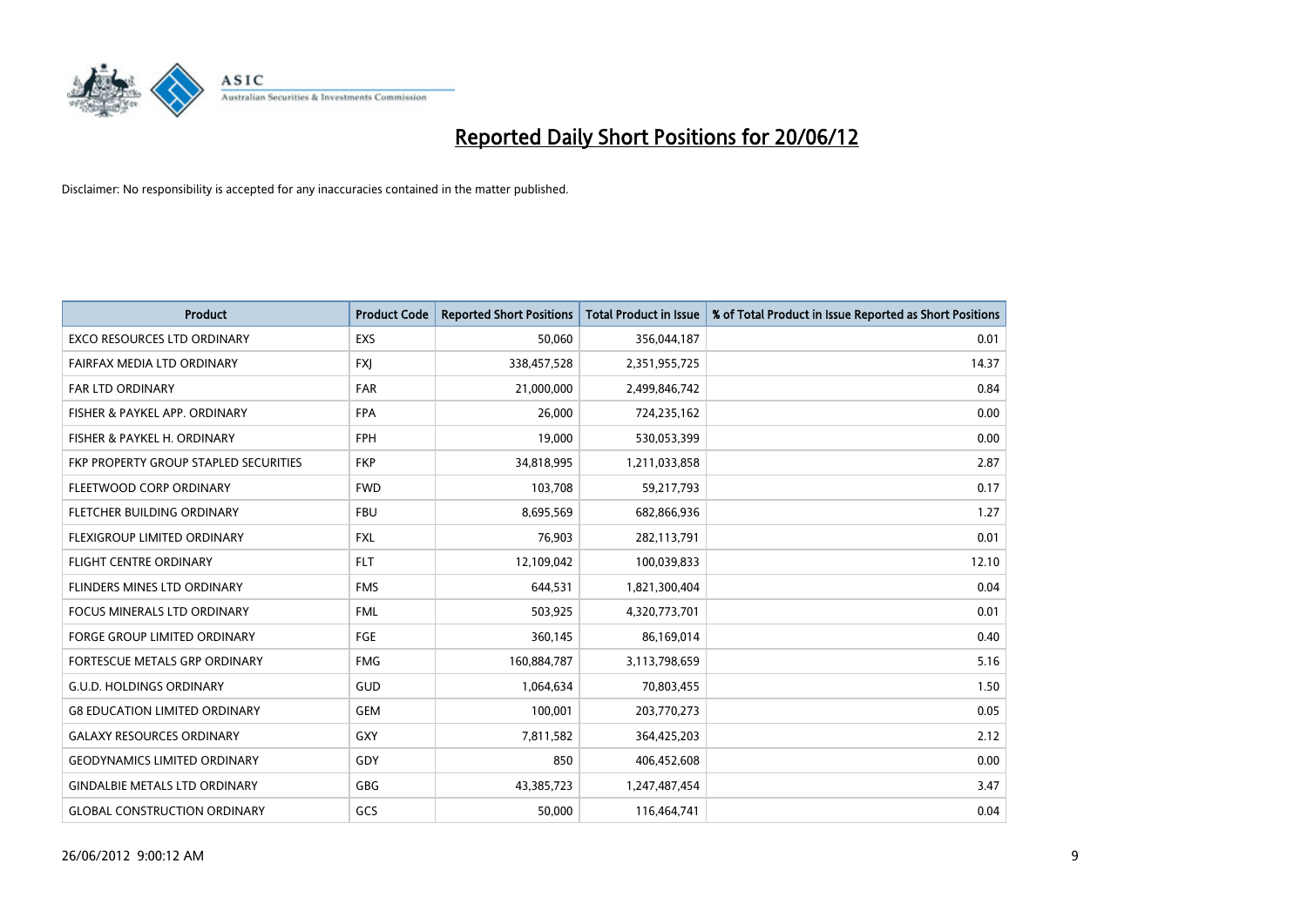

| <b>Product</b>                                   | <b>Product Code</b> | <b>Reported Short Positions</b> | <b>Total Product in Issue</b> | % of Total Product in Issue Reported as Short Positions |
|--------------------------------------------------|---------------------|---------------------------------|-------------------------------|---------------------------------------------------------|
| <b>GLOUCESTER COAL ORDINARY</b>                  | GCL                 | 1,060,447                       | 218,727,665                   | 0.48                                                    |
| <b>GOLD ROAD RES LTD ORDINARY</b>                | GOR                 | 158,619                         | 389,975,665                   | 0.05                                                    |
| <b>GOODMAN FIELDER. ORDINARY</b>                 | <b>GFF</b>          | 36,502,891                      | 1,955,559,207                 | 1.85                                                    |
| <b>GOODMAN GROUP STAPLED US PROHIBIT.</b>        | <b>GMG</b>          | 14,579,582                      | 1,549,551,920                 | 0.94                                                    |
| <b>GPT GROUP STAPLED SEC.</b>                    | <b>GPT</b>          | 4,833,503                       | 1,775,596,199                 | 0.24                                                    |
| <b>GR ENGINEERING LTD ORDINARY</b>               | GNG                 | 2,160                           | 150,000,000                   | 0.00                                                    |
| <b>GRAINCORP LIMITED A CLASS ORDINARY</b>        | <b>GNC</b>          | 678,853                         | 198,318,900                   | 0.35                                                    |
| <b>GRANGE RESOURCES. ORDINARY</b>                | GRR                 | 3,550,111                       | 1,154,766,592                 | 0.30                                                    |
| <b>GREENLAND MIN EN LTD ORDINARY</b>             | GGG                 | 3,815,862                       | 416,390,488                   | 0.91                                                    |
| <b>GROWTHPOINT PROPERTY ORD/UNIT STAPLED SEC</b> | GOZ                 | 124,754                         | 291,904,374                   | 0.05                                                    |
| <b>GRYPHON MINERALS LTD ORDINARY</b>             | <b>GRY</b>          | 9,101,058                       | 348,264,983                   | 2.62                                                    |
| <b>GUILDFORD COAL LTD ORDINARY</b>               | <b>GUF</b>          | 1,819,648                       | 276,867,530                   | 0.66                                                    |
| <b>GUINNESS PEAT GROUP. CDI 1:1</b>              | <b>GPG</b>          | 15,000                          | 228,999,984                   | 0.01                                                    |
| <b>GUIARAT NRE COAL LTD ORDINARY</b>             | <b>GNM</b>          | 665,388                         | 993,137,858                   | 0.07                                                    |
| <b>GUNNS LIMITED ORDINARY</b>                    | <b>GNS</b>          | 74,495,950                      | 848,401,559                   | 8.77                                                    |
| <b>GWA GROUP LTD ORDINARY</b>                    | <b>GWA</b>          | 17,902,081                      | 302,005,514                   | 5.92                                                    |
| HARVEY NORMAN ORDINARY                           | <b>HVN</b>          | 95,787,624                      | 1,062,316,784                 | 9.00                                                    |
| HASTIE GROUP LIMITED ORDINARY                    | <b>HST</b>          | 233,914                         | 137,353,504                   | 0.17                                                    |
| HASTINGS DIVERSIFIED STAPLED SECURITY            | <b>HDF</b>          | 672,757                         | 530,001,072                   | 0.13                                                    |
| <b>HAVILAH RESOURCES NL ORDINARY</b>             | <b>HAV</b>          | 126,344                         | 101,311,223                   | 0.12                                                    |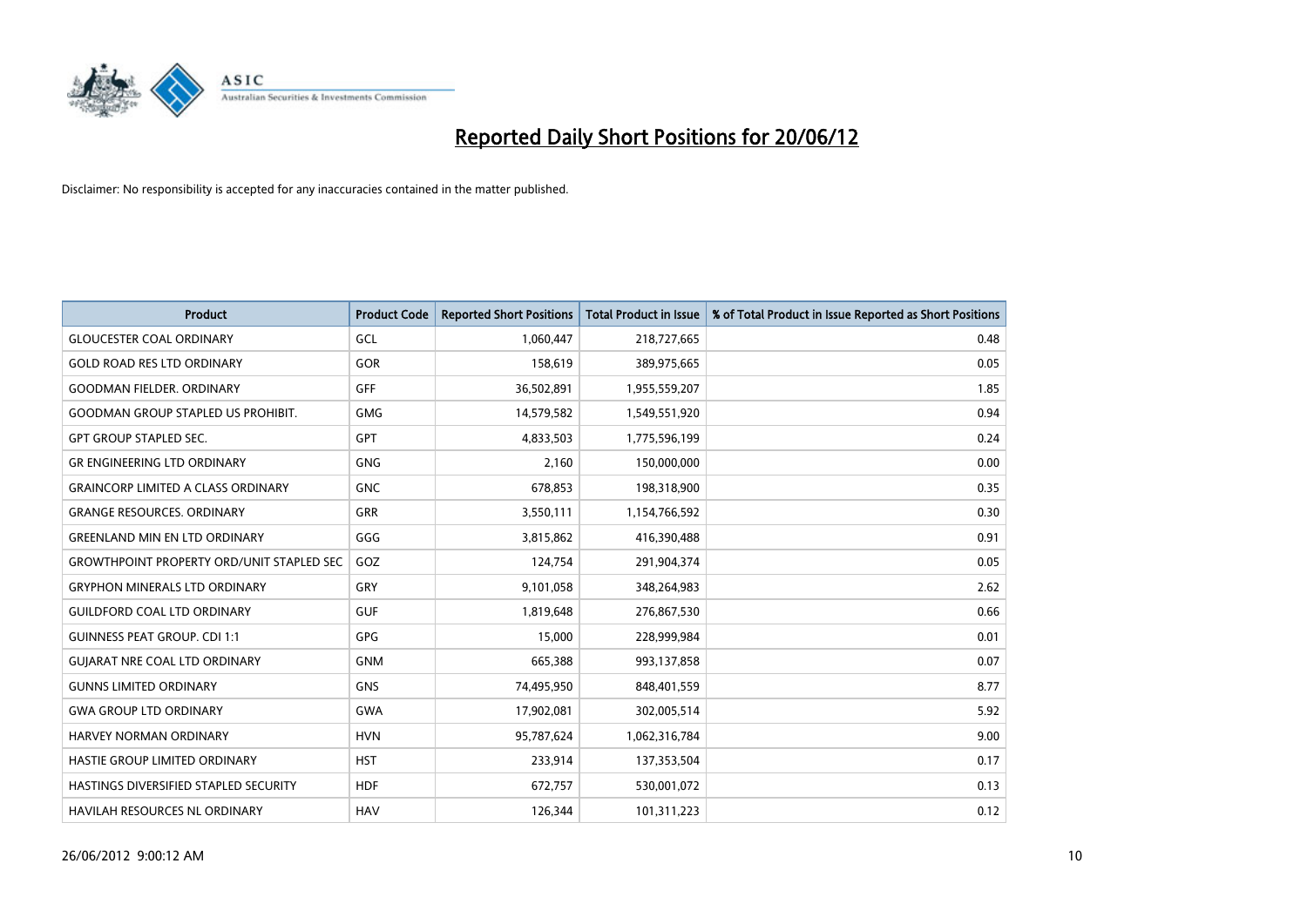

| <b>Product</b>                                | <b>Product Code</b> | <b>Reported Short Positions</b> | <b>Total Product in Issue</b> | % of Total Product in Issue Reported as Short Positions |
|-----------------------------------------------|---------------------|---------------------------------|-------------------------------|---------------------------------------------------------|
| <b>HENDERSON GROUP CDI 1:1</b>                | <b>HGG</b>          | 3,970,871                       | 701,518,485                   | 0.57                                                    |
| HFA HOLDINGS LIMITED ORDINARY                 | <b>HFA</b>          | 3,809                           | 117,332,831                   | 0.00                                                    |
| <b>HIGHLANDS PACIFIC ORDINARY</b>             | <b>HIG</b>          | 68,520                          | 686,202,481                   | 0.01                                                    |
| HILLGROVE RES LTD ORDINARY                    | <b>HGO</b>          | 3,517,311                       | 793,698,575                   | 0.45                                                    |
| HILLS HOLDINGS LTD ORDINARY                   | HIL                 | 3,003,852                       | 246,500,444                   | 1.22                                                    |
| HORIZON OIL LIMITED ORDINARY                  | <b>HZN</b>          | 29,438,679                      | 1,130,811,515                 | 2.60                                                    |
| <b>IINET LIMITED ORDINARY</b>                 | <b>IIN</b>          | 125,959                         | 160,968,847                   | 0.06                                                    |
| ILUKA RESOURCES ORDINARY                      | <b>ILU</b>          | 42,257,761                      | 418,700,517                   | 10.06                                                   |
| <b>IMDEX LIMITED ORDINARY</b>                 | <b>IMD</b>          | 285,427                         | 208,250,426                   | 0.15                                                    |
| IMF (AUSTRALIA) LTD ORDINARY                  | <b>IMF</b>          | 131,453                         | 123,828,193                   | 0.10                                                    |
| <b>INCITEC PIVOT ORDINARY</b>                 | IPL                 | 5,445,299                       | 1,628,730,107                 | 0.32                                                    |
| <b>INDEPENDENCE GROUP ORDINARY</b>            | <b>IGO</b>          | 11,391,187                      | 232,882,535                   | 4.87                                                    |
| INDOPHIL RESOURCES ORDINARY                   | <b>IRN</b>          | 1,027,017                       | 1,203,146,194                 | 0.08                                                    |
| <b>INDUSTREA LIMITED ORDINARY</b>             | IDL                 | 524,778                         | 370,268,218                   | 0.15                                                    |
| <b>INFIGEN ENERGY STAPLED SECURITIES</b>      | <b>IFN</b>          | 5,774,116                       | 762,265,972                   | 0.77                                                    |
| INSURANCE AUSTRALIA ORDINARY                  | IAG                 | 4,022,477                       | 2,079,034,021                 | 0.18                                                    |
| INTEGRA MINING LTD. ORDINARY                  | IGR                 | 4,812,836                       | 846,343,881                   | 0.57                                                    |
| <b>INTREPID MINES ORDINARY</b>                | <b>IAU</b>          | 11,296,702                      | 525,885,308                   | 2.15                                                    |
| <b>INVESTA OFFICE FUND STAPLED SECURITIES</b> | <b>IOF</b>          | 2,071,818                       | 614,047,458                   | 0.33                                                    |
| <b>INVOCARE LIMITED ORDINARY</b>              | <b>IVC</b>          | 3,313,030                       | 110,030,298                   | 3.00                                                    |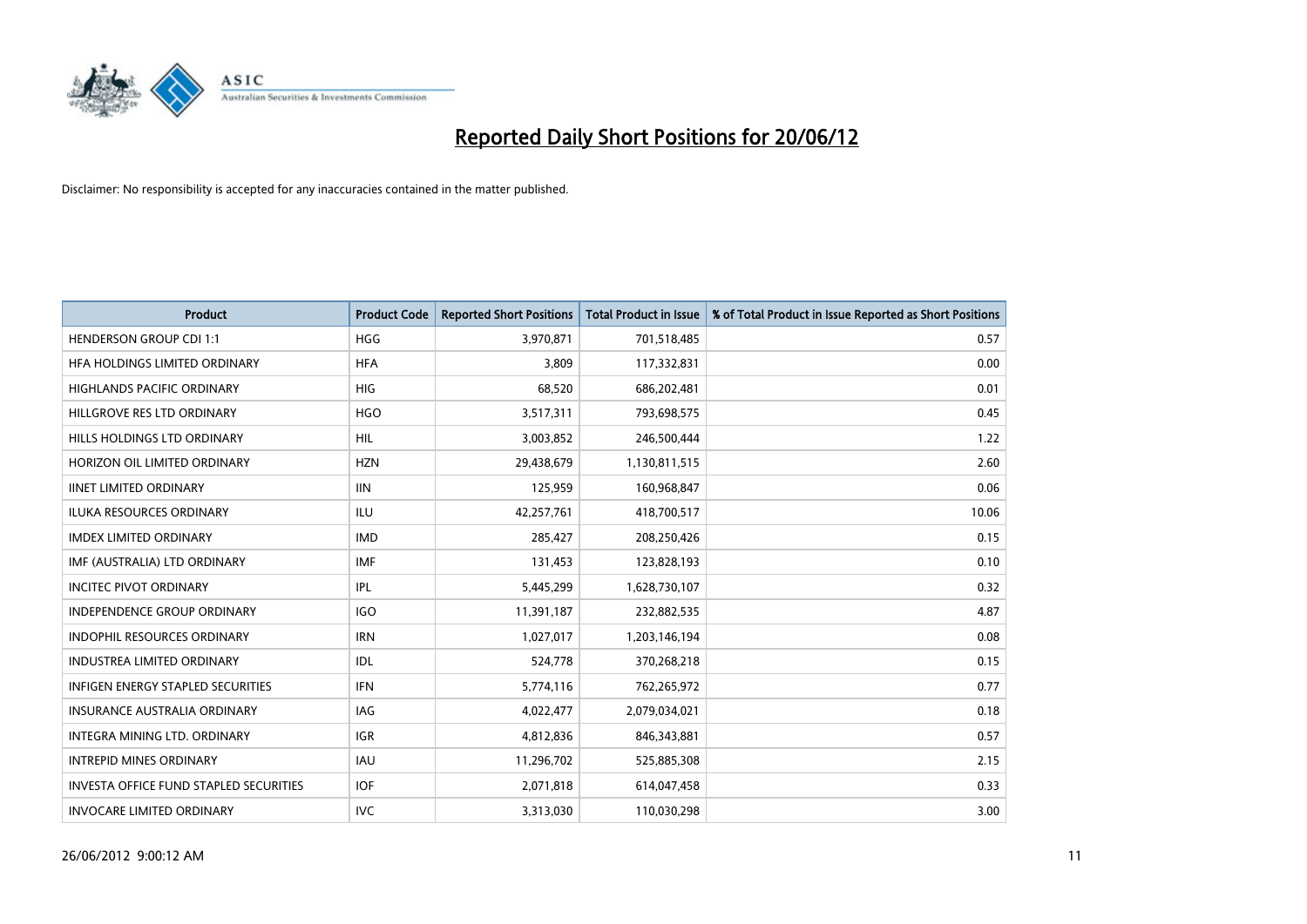

| <b>Product</b>                            | <b>Product Code</b> | <b>Reported Short Positions</b> | <b>Total Product in Issue</b> | % of Total Product in Issue Reported as Short Positions |
|-------------------------------------------|---------------------|---------------------------------|-------------------------------|---------------------------------------------------------|
| <b>ION LIMITED ORDINARY</b>               | <b>ION</b>          | 164,453                         | 256,365,105                   | 0.06                                                    |
| <b>IOOF HOLDINGS LTD ORDINARY</b>         | IFL                 | 1,121,886                       | 229,794,395                   | 0.49                                                    |
| <b>IPROPERTY GROUP LTD ORDINARY</b>       | <b>IPP</b>          | 690,000                         | 179,879,862                   | 0.38                                                    |
| <b>IRESS LIMITED ORDINARY</b>             | <b>IRE</b>          | 2,975,244                       | 127,036,010                   | 2.33                                                    |
| <b>IRON ORE HOLDINGS ORDINARY</b>         | <b>IOH</b>          | 57,728                          | 165,912,170                   | 0.03                                                    |
| ISHARES MSCI AUS 200 ISHARES MSCI AUS 200 | <b>IOZ</b>          | 52,237                          | 4,352,373                     | 1.20                                                    |
| ISHARES S&P EU 350 CDI 1:1                | IEU                 | 1,894                           | 50,800,000                    | 0.00                                                    |
| ISHARES S&P HIGH DIV ISHARES S&P HIGH DIV | <b>IHD</b>          | 99,988                          | 2,903,027                     | 3.44                                                    |
| ISHARES SMALL ORDS ISHARES SMALL ORDS     | <b>ISO</b>          | 420,055                         | 5,703,165                     | 7.37                                                    |
| <b>IVANHOE AUSTRALIA ORDINARY</b>         | <b>IVA</b>          | 3,018,688                       | 553,921,745                   | 0.53                                                    |
| JAMES HARDIE INDUST CHESS DEPOSITARY INT  | <b>IHX</b>          | 12,470,382                      | 437,871,167                   | 2.82                                                    |
| <b>JB HI-FI LIMITED ORDINARY</b>          | <b>IBH</b>          | 21,273,479                      | 98,850,643                    | 21.51                                                   |
| <b>JUPITER MINES ORDINARY</b>             | <b>IMS</b>          | 50,545                          | 1,806,834,044                 | 0.00                                                    |
| <b>KAGARA LTD ORDINARY</b>                | KZL                 | 3,475,166                       | 798,953,117                   | 0.42                                                    |
| KANGAROO RES LTD ORDINARY                 | <b>KRL</b>          | 183,733                         | 3,434,430,012                 | 0.00                                                    |
| KAROON GAS AUSTRALIA ORDINARY             | <b>KAR</b>          | 647,275                         | 221,420,769                   | 0.29                                                    |
| KASBAH RESOURCES ORDINARY                 | <b>KAS</b>          | 51,151                          | 395,412,596                   | 0.01                                                    |
| KATHMANDU HOLD LTD ORDINARY               | <b>KMD</b>          | 3,203,354                       | 200,000,000                   | 1.60                                                    |
| <b>KBL MINING LIMITED ORDINARY</b>        | <b>KBL</b>          | 1,820                           | 283,921,456                   | 0.00                                                    |
| KENTOR GOLD LIMITED ORDINARY              | KGL                 | 290                             | 106,209,874                   | 0.00                                                    |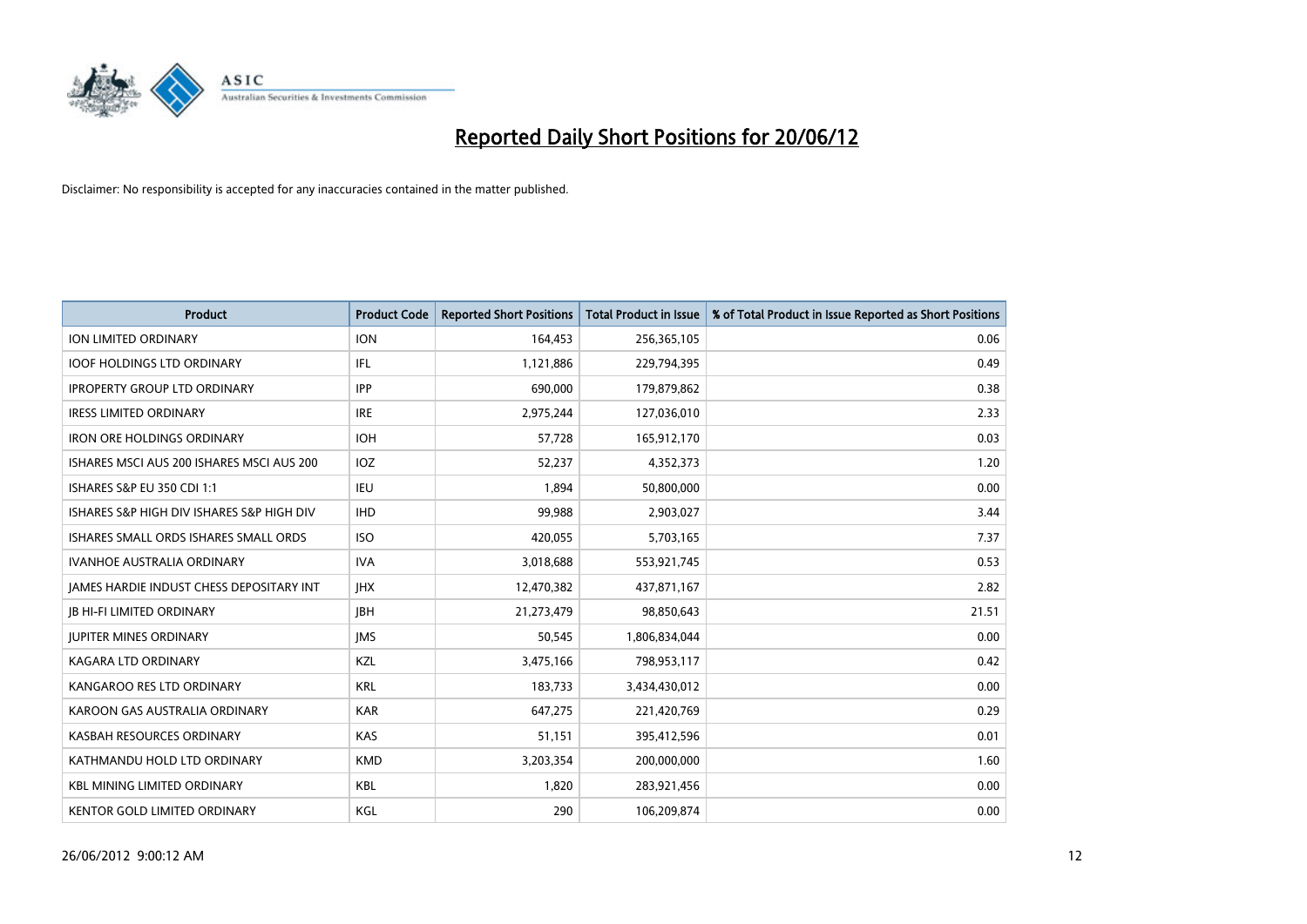

| <b>Product</b>                        | <b>Product Code</b> | <b>Reported Short Positions</b> | <b>Total Product in Issue</b> | % of Total Product in Issue Reported as Short Positions |
|---------------------------------------|---------------------|---------------------------------|-------------------------------|---------------------------------------------------------|
| <b>KEYBRIDGE CAPITAL ORDINARY</b>     | <b>KBC</b>          | 1                               | 172,070,564                   | 0.00                                                    |
| KINGSGATE CONSOLID. ORDINARY          | <b>KCN</b>          | 5,194,835                       | 151,263,789                   | 3.45                                                    |
| KINGSROSE MINING LTD ORDINARY         | <b>KRM</b>          | 192,341                         | 287,578,777                   | 0.06                                                    |
| LEIGHTON HOLDINGS ORDINARY            | LEI                 | 9,105,543                       | 337,087,596                   | 2.69                                                    |
| LEND LEASE GROUP UNIT/ORD STAPLED     | LLC                 | 3,408,282                       | 572,789,827                   | 0.60                                                    |
| LINC ENERGY LTD ORDINARY              | <b>LNC</b>          | 36,086,627                      | 504,487,631                   | 7.15                                                    |
| LIQUEFIED NATURAL ORDINARY            | <b>LNG</b>          | 274,800                         | 267,699,015                   | 0.10                                                    |
| LYNAS CORPORATION ORDINARY            | <b>LYC</b>          | 169,710,383                     | 1,714,846,913                 | 9.89                                                    |
| M2 TELECOMMUNICATION ORDINARY         | <b>MTU</b>          | 248,769                         | 156,571,954                   | 0.16                                                    |
| <b>MACA LIMITED ORDINARY</b>          | <b>MLD</b>          | 31,968                          | 150,000,000                   | 0.02                                                    |
| <b>MACMAHON HOLDINGS ORDINARY</b>     | <b>MAH</b>          | 2,056,606                       | 738,631,705                   | 0.29                                                    |
| MACQ ATLAS ROADS GRP ORDINARY STAPLED | <b>MQA</b>          | 4,494,552                       | 464,279,594                   | 0.96                                                    |
| MACQUARIE GROUP LTD ORDINARY          | MQG                 | 6,958,580                       | 348,635,692                   | 2.00                                                    |
| MARENGO MINING ORDINARY               | <b>MGO</b>          | 39,850                          | 1,003,745,113                 | 0.00                                                    |
| <b>MATRIX C &amp; E LTD ORDINARY</b>  | <b>MCE</b>          | 722,029                         | 92,686,855                    | 0.77                                                    |
| <b>MAVERICK DRILLING ORDINARY</b>     | <b>MAD</b>          | 374,864                         | 267,594,286                   | 0.14                                                    |
| MCMILLAN SHAKESPEARE ORDINARY         | <b>MMS</b>          | 96,941                          | 74,523,965                    | 0.11                                                    |
| MEDUSA MINING LTD ORDINARY            | <b>MML</b>          | 2,075,031                       | 188,903,911                   | 1.10                                                    |
| MEO AUSTRALIA LTD ORDINARY            | <b>MEO</b>          | 1,910,274                       | 539,913,260                   | 0.35                                                    |
| MERMAID MARINE ORDINARY               | <b>MRM</b>          | 1,167,236                       | 219,453,350                   | 0.53                                                    |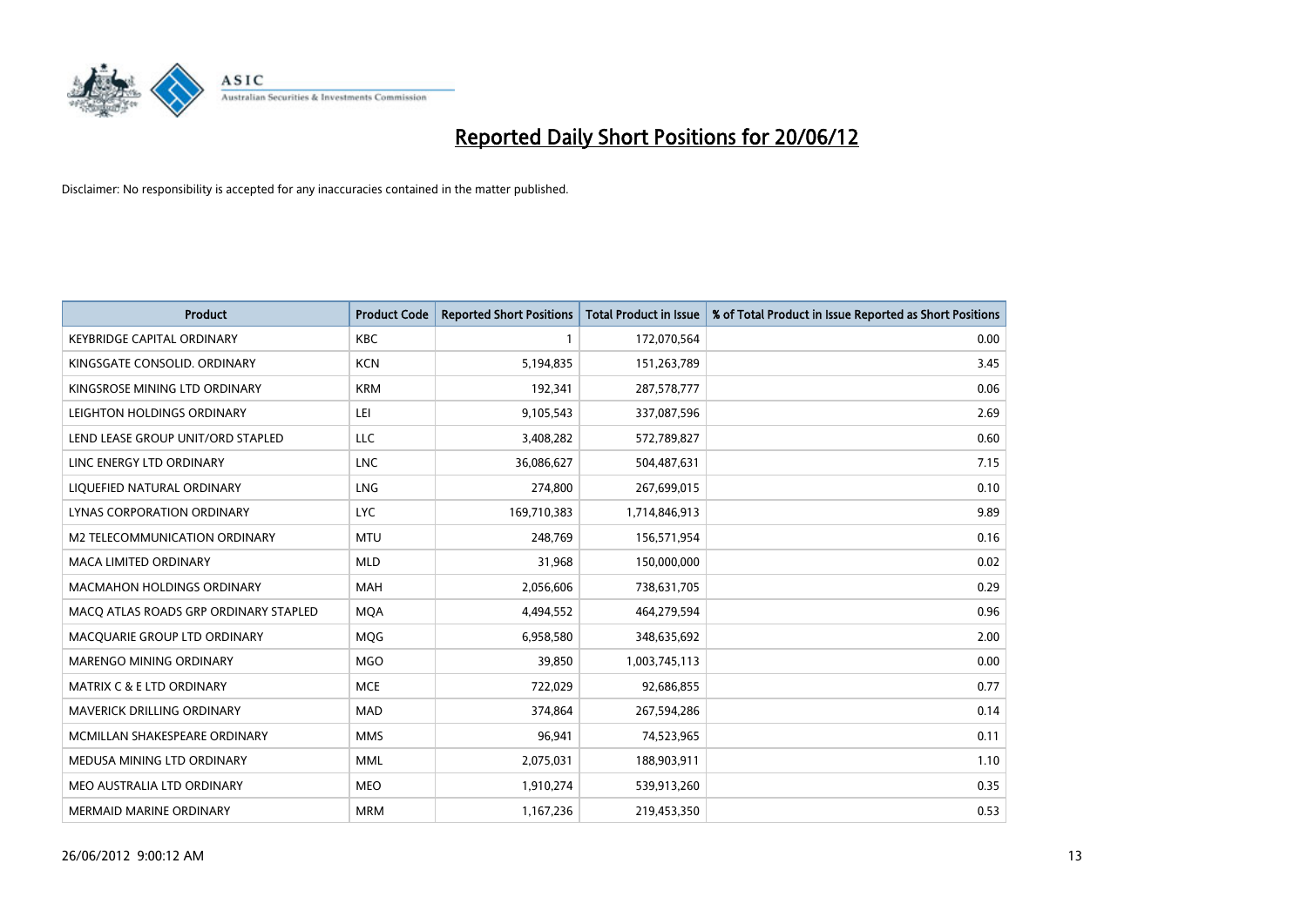

| <b>Product</b>                  | <b>Product Code</b> | <b>Reported Short Positions</b> | <b>Total Product in Issue</b> | % of Total Product in Issue Reported as Short Positions |
|---------------------------------|---------------------|---------------------------------|-------------------------------|---------------------------------------------------------|
| MESOBLAST LIMITED ORDINARY      | <b>MSB</b>          | 18,117,264                      | 284,478,361                   | 6.36                                                    |
| METALS X LIMITED ORDINARY       | <b>MLX</b>          | 1,960,310                       | 1,317,913,157                 | 0.15                                                    |
| METCASH LIMITED ORDINARY        | <b>MTS</b>          | 44,506,030                      | 771,345,864                   | 5.76                                                    |
| METGASCO LIMITED ORDINARY       | <b>MEL</b>          | 309,109                         | 337,414,140                   | 0.09                                                    |
| METMINCO LIMITED ORDINARY       | <b>MNC</b>          | 2,747,906                       | 1,749,541,573                 | 0.15                                                    |
| MHM METALS LIMITED ORDINARY     | <b>MHM</b>          | 37,083                          | 105,310,831                   | 0.04                                                    |
| MICLYN EXP OFFSHR ORDINARY      | <b>MIO</b>          | 41.795                          | 278,515,705                   | 0.01                                                    |
| MILTON CORPORATION ORDINARY     | <b>MLT</b>          | 12,800                          | 121,625,655                   | 0.01                                                    |
| MINCOR RESOURCES NL ORDINARY    | <b>MCR</b>          | 2,009,449                       | 192,202,047                   | 1.04                                                    |
| MINERAL DEPOSITS ORDINARY       | <b>MDL</b>          | 127,616                         | 83,538,786                    | 0.16                                                    |
| MINERAL RESOURCES. ORDINARY     | <b>MIN</b>          | 1,757,757                       | 184,856,018                   | 0.94                                                    |
| MIRABELA NICKEL LTD ORDINARY    | <b>MBN</b>          | 20,960,005                      | 876,571,645                   | 2.38                                                    |
| MIRVAC GROUP STAPLED SECURITIES | <b>MGR</b>          | 4,511,193                       | 3,418,236,755                 | 0.12                                                    |
| MOLOPO ENERGY LTD ORDINARY      | <b>MPO</b>          | 1,172,977                       | 245,579,810                   | 0.48                                                    |
| MOLY MINES LIMITED ORDINARY     | <b>MOL</b>          | 52,309                          | 384,893,989                   | 0.01                                                    |
| MONADELPHOUS GROUP ORDINARY     | <b>MND</b>          | 2,752,748                       | 88,674,327                    | 3.09                                                    |
| MORTGAGE CHOICE LTD ORDINARY    | MOC                 | 2,380,632                       | 120,319,572                   | 1.97                                                    |
| MOUNT GIBSON IRON ORDINARY      | <b>MGX</b>          | 8,228,758                       | 1,085,516,652                 | 0.76                                                    |
| MURCHISON METALS LTD ORDINARY   | <b>MMX</b>          | 4,294,116                       | 450,093,277                   | 0.94                                                    |
| MYER HOLDINGS LTD ORDINARY      | <b>MYR</b>          | 60,881,078                      | 583,384,551                   | 10.42                                                   |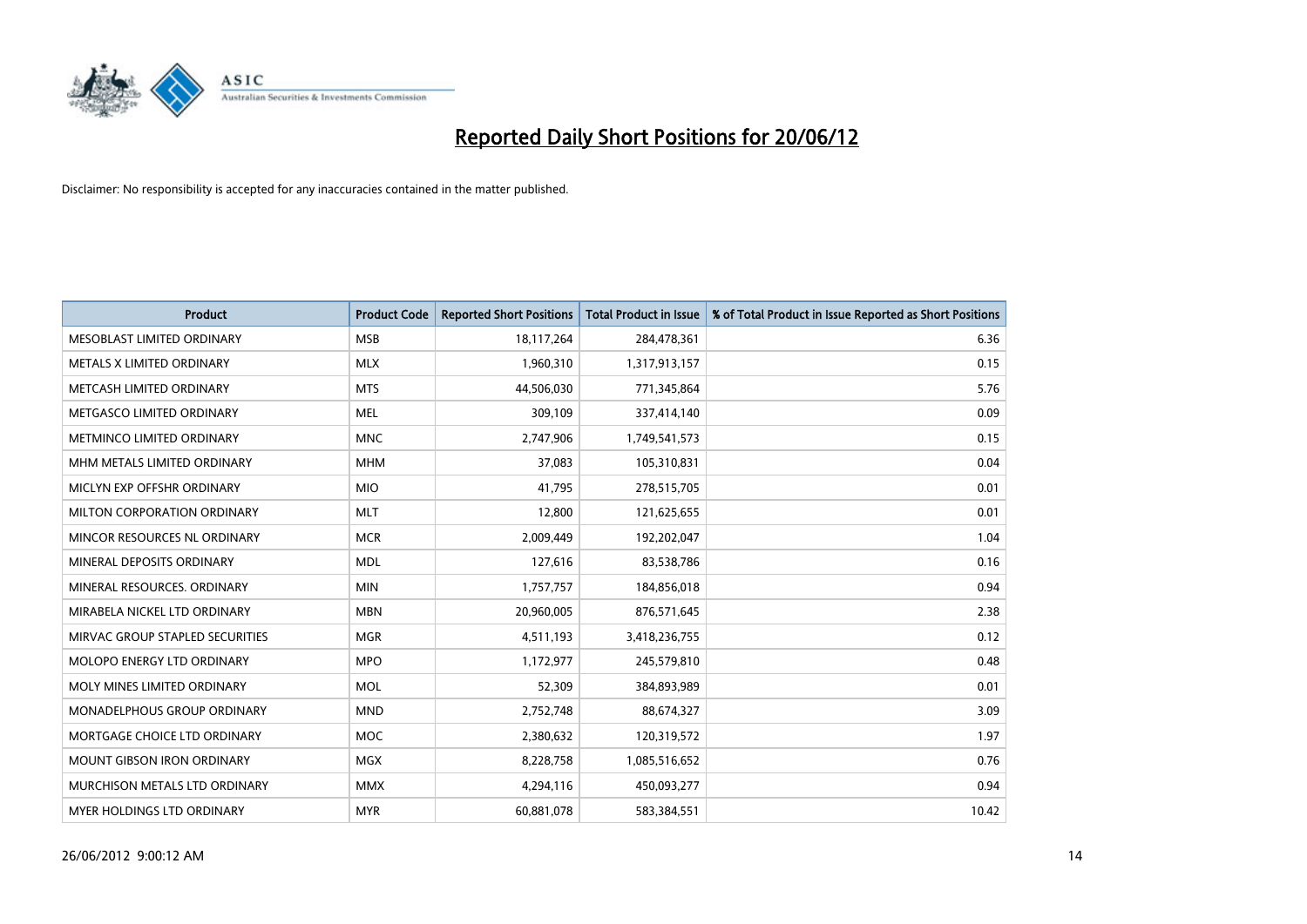

| <b>Product</b>                  | <b>Product Code</b> | <b>Reported Short Positions</b> | <b>Total Product in Issue</b> | % of Total Product in Issue Reported as Short Positions |
|---------------------------------|---------------------|---------------------------------|-------------------------------|---------------------------------------------------------|
| <b>MYSTATE LIMITED ORDINARY</b> | <b>MYS</b>          | 49,126                          | 86,977,573                    | 0.06                                                    |
| NATIONAL AUST. BANK ORDINARY    | <b>NAB</b>          | 18,746,016                      | 2,239,884,428                 | 0.80                                                    |
| NAVITAS LIMITED ORDINARY        | <b>NVT</b>          | 11,922,110                      | 375,318,628                   | 3.18                                                    |
| NEON ENERGY LIMITED ORDINARY    | <b>NEN</b>          | 814,490                         | 436,464,518                   | 0.20                                                    |
| NEW HOPE CORPORATION ORDINARY   | <b>NHC</b>          | 1,834,539                       | 830,411,534                   | 0.23                                                    |
| NEWCREST MINING ORDINARY        | <b>NCM</b>          | 1,819,200                       | 765,000,000                   | 0.21                                                    |
| NEWS CORP A NON-VOTING CDI      | <b>NWSLV</b>        | 2,910,302                       | 1,592,868,370                 | 0.19                                                    |
| NEWS CORP B VOTING CDI          | <b>NWS</b>          | 3,811,178                       | 798,520,953                   | 0.47                                                    |
| NEWSAT LIMITED ORDINARY         | <b>NWT</b>          | 75,000                          | 232,401,357                   | 0.03                                                    |
| NEXTDC LIMITED ORDINARY         | <b>NXT</b>          | 979,090                         | 150,602,388                   | 0.64                                                    |
| NEXUS ENERGY LIMITED ORDINARY   | <b>NXS</b>          | 2,086,645                       | 1,329,821,159                 | 0.15                                                    |
| NIB HOLDINGS LIMITED ORDINARY   | <b>NHF</b>          | 139,952                         | 439,004,182                   | 0.03                                                    |
| NIDO PETROLEUM ORDINARY         | <b>NDO</b>          | 117,323                         | 1,389,163,151                 | 0.01                                                    |
| NOBLE MINERAL RES ORDINARY      | <b>NMG</b>          | 5,238,443                       | 610,147,952                   | 0.85                                                    |
| NORFOLK GROUP ORDINARY          | <b>NFK</b>          | 1,550                           | 158,890,730                   | 0.00                                                    |
| NORTHERN IRON LTD ORDINARY      | <b>NFE</b>          | 448,373                         | 369,980,113                   | 0.11                                                    |
| NORTHERN STAR ORDINARY          | <b>NST</b>          | 7,381,843                       | 402,170,706                   | 1.84                                                    |
| NRW HOLDINGS LIMITED ORDINARY   | <b>NWH</b>          | 454,501                         | 278,888,011                   | 0.17                                                    |
| NUCOAL RESOURCES LTD ORDINARY   | <b>NCR</b>          | 120,497                         | 768,612,354                   | 0.02                                                    |
| NUFARM LIMITED ORDINARY         | <b>NUF</b>          | 5,682,479                       | 262,142,247                   | 2.16                                                    |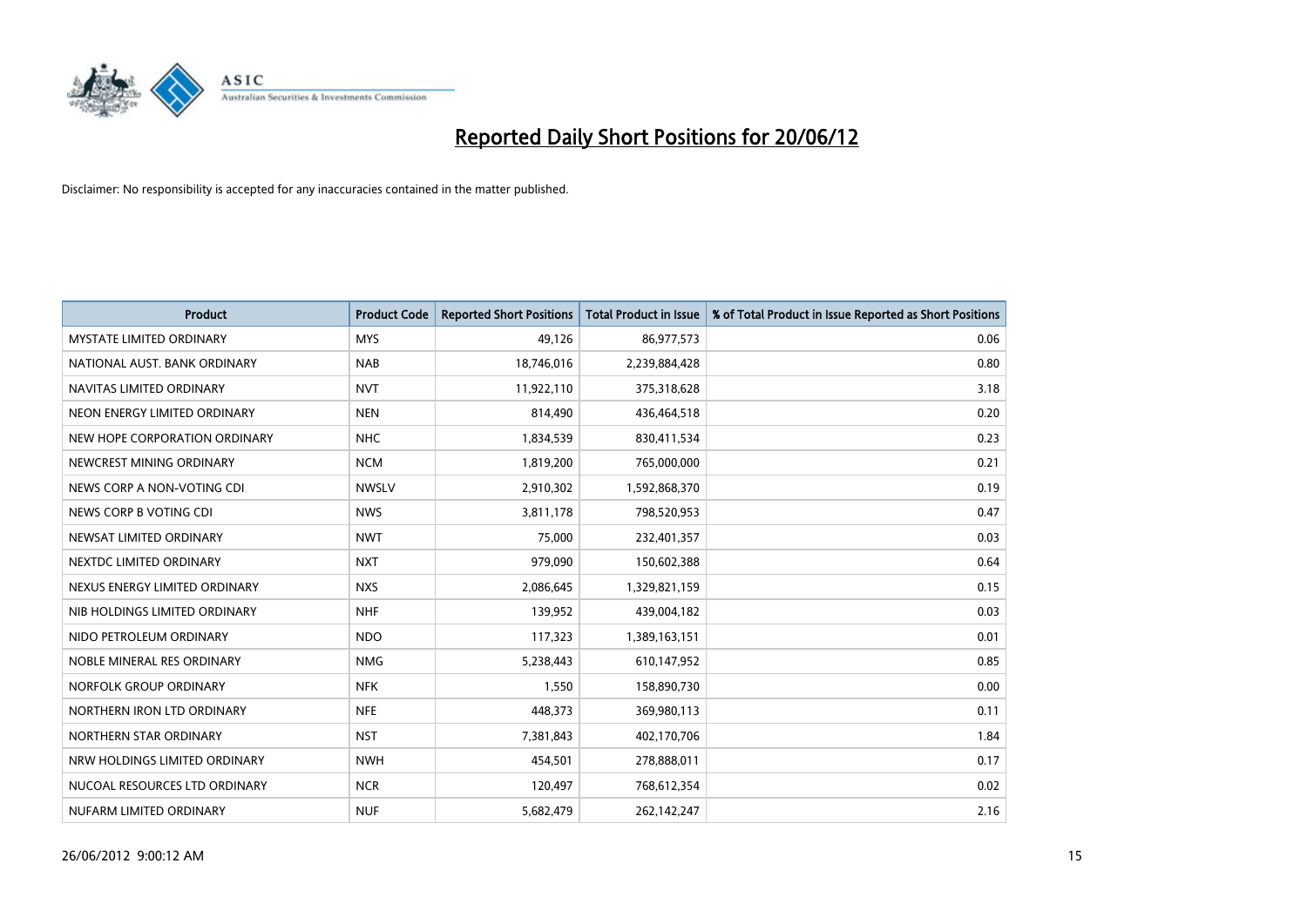

| <b>Product</b>                        | <b>Product Code</b> | <b>Reported Short Positions</b> | <b>Total Product in Issue</b> | % of Total Product in Issue Reported as Short Positions |
|---------------------------------------|---------------------|---------------------------------|-------------------------------|---------------------------------------------------------|
| <b>OAKTON LIMITED ORDINARY</b>        | <b>OKN</b>          | 810,332                         | 93,221,874                    | 0.87                                                    |
| OCEANAGOLD CORP. CHESS DEPOSITARY INT | <b>OGC</b>          | 1,276,647                       | 262,834,376                   | 0.49                                                    |
| OIL SEARCH LTD ORDINARY               | OSH                 | 4,397,319                       | 1,331,356,047                 | 0.31                                                    |
| OM HOLDINGS LIMITED ORDINARY          | OMH                 | 7,147,979                       | 604,105,150                   | 1.18                                                    |
| <b>ONESTEEL LIMITED ORDINARY</b>      | OST                 | 4,702,195                       | 1,345,665,626                 | 0.35                                                    |
| OPUS GROUP LTD ORDINARY               | <b>OPG</b>          | 1,250                           | 53,678,177                    | 0.00                                                    |
| ORICA LIMITED ORDINARY                | ORI                 | 2,834,425                       | 365,007,037                   | 0.73                                                    |
| ORIGIN ENERGY ORDINARY                | <b>ORG</b>          | 8,179,666                       | 1,089,544,638                 | 0.74                                                    |
| OROCOBRE LIMITED ORDINARY             | <b>ORE</b>          | 98,768                          | 103,195,029                   | 0.09                                                    |
| OROTONGROUP LIMITED ORDINARY          | ORL                 | 80,768                          | 40,880,902                    | 0.18                                                    |
| OZ MINERALS ORDINARY                  | <b>OZL</b>          | 4,639,447                       | 306,226,250                   | 1.50                                                    |
| PACIFIC BRANDS ORDINARY               | <b>PBG</b>          | 7,897,809                       | 912,915,695                   | 0.87                                                    |
| PALADIN ENERGY LTD ORDINARY           | <b>PDN</b>          | 74,742,678                      | 835,645,290                   | 8.94                                                    |
| PANAUST LIMITED ORDINARY              | <b>PNA</b>          | 3,487,110                       | 604,599,995                   | 0.56                                                    |
| PANCONTINENTAL OIL ORDINARY           | <b>PCL</b>          | 19,118                          | 1,123,444,094                 | 0.00                                                    |
| PANORAMIC RESOURCES ORDINARY          | PAN                 | 1,107,203                       | 226,834,017                   | 0.48                                                    |
| PAPERLINX LIMITED ORDINARY            | <b>PPX</b>          | 1,764,381                       | 609,280,761                   | 0.29                                                    |
| PAPILLON RES LTD ORDINARY             | PIR                 | 210,638                         | 243,514,325                   | 0.07                                                    |
| PEAK RESOURCES ORDINARY               | <b>PEK</b>          | 32,022                          | 207,916,802                   | 0.02                                                    |
| PEET LIMITED ORDINARY                 | <b>PPC</b>          | 1,048,968                       | 320,170,604                   | 0.33                                                    |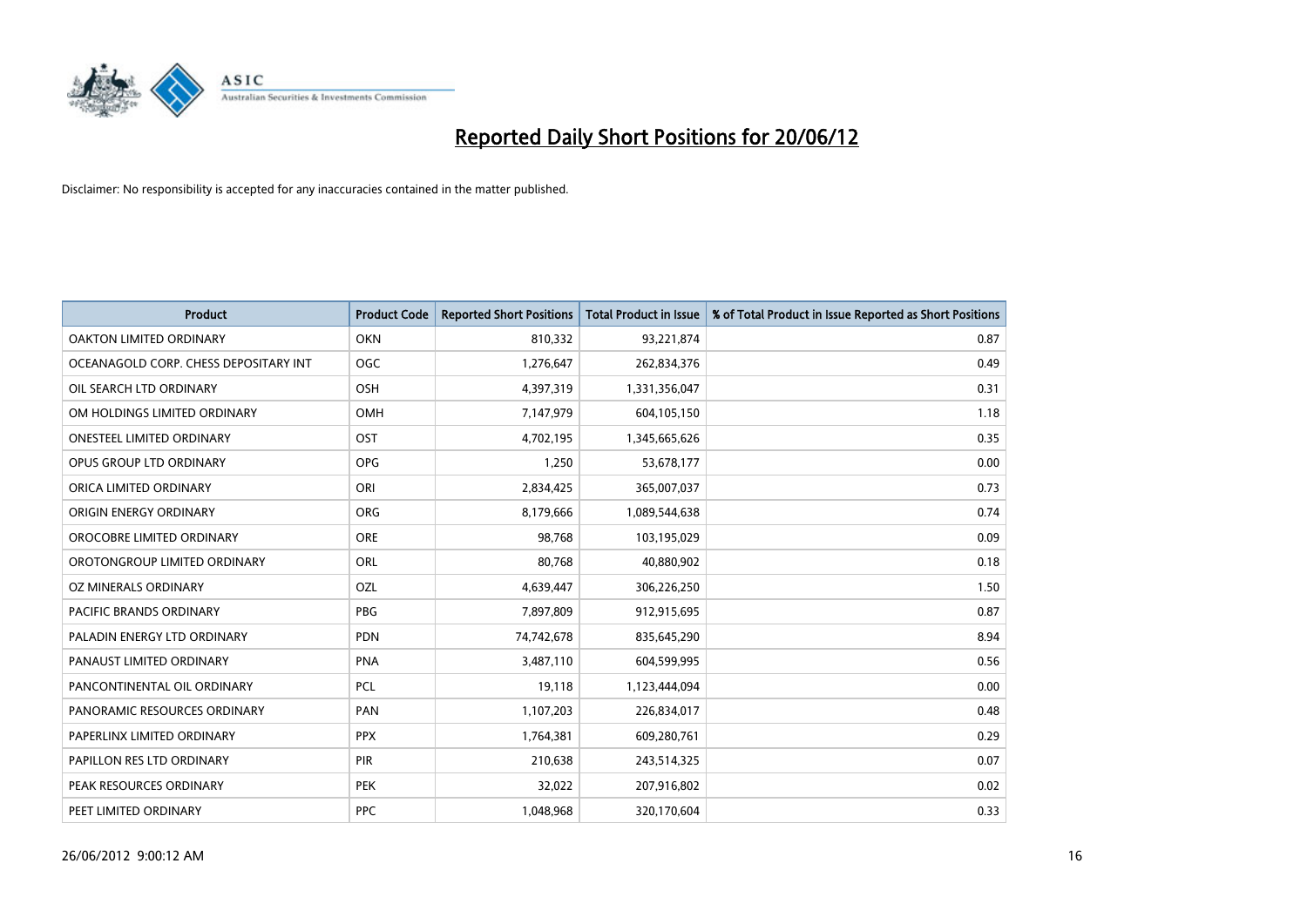

| <b>Product</b>                 | <b>Product Code</b> | <b>Reported Short Positions</b> | <b>Total Product in Issue</b> | % of Total Product in Issue Reported as Short Positions |
|--------------------------------|---------------------|---------------------------------|-------------------------------|---------------------------------------------------------|
| PENINSULA ENERGY LTD ORDINARY  | <b>PEN</b>          | 7,328,654                       | 2,170,064,828                 | 0.33                                                    |
| PERILYA LIMITED ORDINARY       | <b>PEM</b>          | 402,237                         | 769,316,426                   | 0.05                                                    |
| PERPETUAL LIMITED ORDINARY     | PPT                 | 1,951,735                       | 41,980,678                    | 4.66                                                    |
| PERSEUS MINING LTD ORDINARY    | PRU                 | 12,603,169                      | 457,962,088                   | 2.71                                                    |
| PHARMAXIS LTD ORDINARY         | <b>PXS</b>          | 4,026,353                       | 306,455,989                   | 1.31                                                    |
| PHOSPHAGENICS LTD. ORDINARY    | POH                 | 96,072                          | 1,020,215,957                 | 0.01                                                    |
| PLATINUM ASSET ORDINARY        | <b>PTM</b>          | 6,559,322                       | 561,347,878                   | 1.16                                                    |
| PLATINUM AUSTRALIA ORDINARY    | PLA                 | 711,297                         | 504,968,043                   | 0.13                                                    |
| PMI GOLD CORP CDI 1:1          | <b>PVM</b>          | 123,196                         | 71,496,626                    | 0.17                                                    |
| <b>PMP LIMITED ORDINARY</b>    | <b>PMP</b>          | 114,862                         | 323,781,124                   | 0.03                                                    |
| PREMIER INVESTMENTS ORDINARY   | <b>PMV</b>          | 395,759                         | 155,260,478                   | 0.24                                                    |
| PRIMA BIOMED LTD ORDINARY      | <b>PRR</b>          | 3,757,259                       | 1,066,063,388                 | 0.35                                                    |
| PRIMARY HEALTH CARE ORDINARY   | <b>PRY</b>          | 13,612,227                      | 501,717,314                   | 2.71                                                    |
| PRIME MEDIA GRP LTD ORDINARY   | <b>PRT</b>          | 1,411                           | 366,330,303                   | 0.00                                                    |
| PRIMEAG AUSTRALIA ORDINARY     | PAG                 | 217,545                         | 266,394,444                   | 0.08                                                    |
| PROGRAMMED ORDINARY            | <b>PRG</b>          | 283,739                         | 118,175,280                   | 0.23                                                    |
| <b>QANTAS AIRWAYS ORDINARY</b> | QAN                 | 14,986,051                      | 2,265,123,620                 | 0.66                                                    |
| OBE INSURANCE GROUP ORDINARY   | <b>OBE</b>          | 47,468,637                      | 1,181,682,557                 | 4.00                                                    |
| OR NATIONAL LIMITED ORDINARY   | <b>ORN</b>          | 11,815,272                      | 2,440,000,000                 | 0.45                                                    |
| ORXPHARMA LTD ORDINARY         | QRX                 | 388,830                         | 144,577,206                   | 0.27                                                    |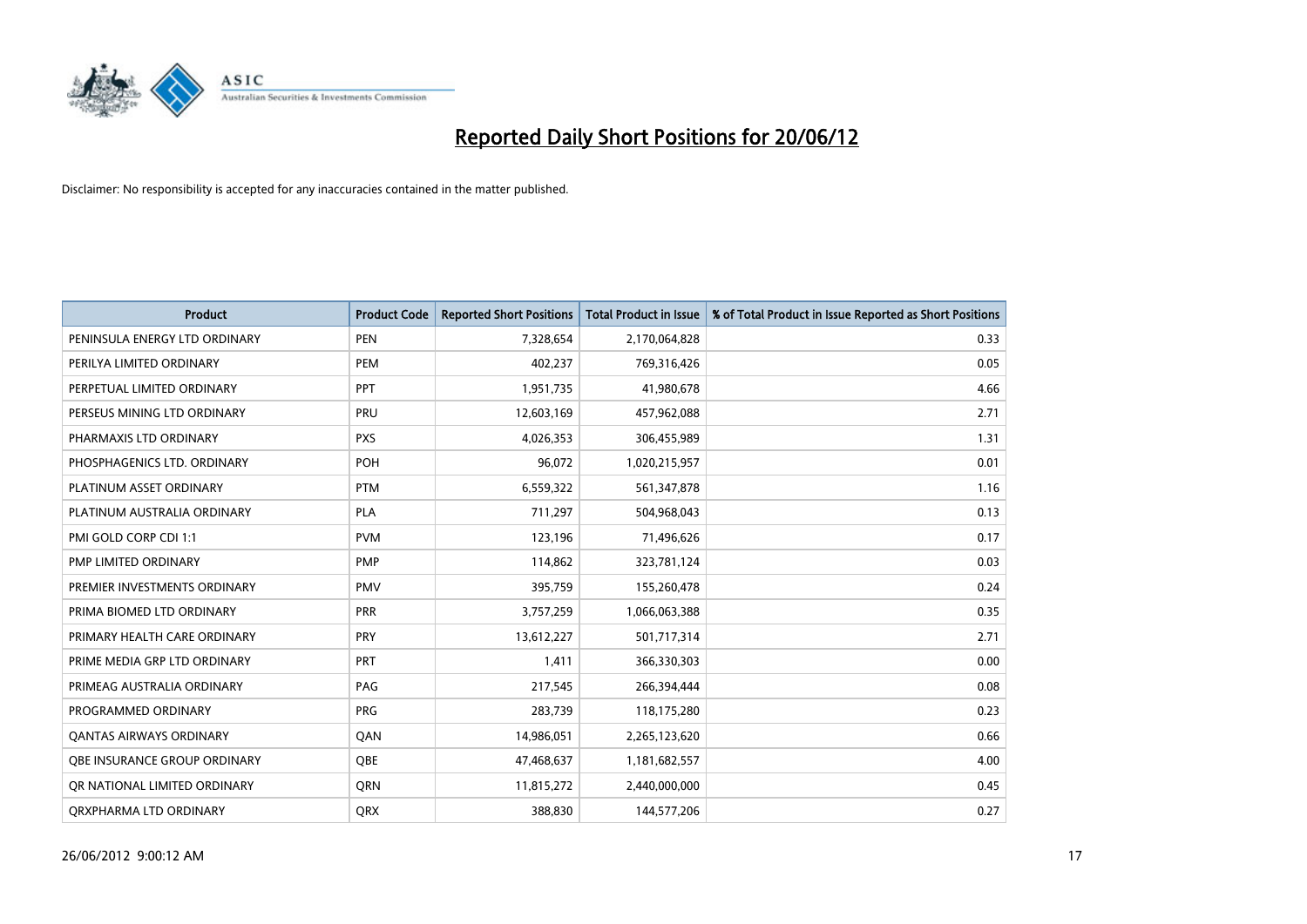

| <b>Product</b>                      | <b>Product Code</b> | <b>Reported Short Positions</b> | <b>Total Product in Issue</b> | % of Total Product in Issue Reported as Short Positions |
|-------------------------------------|---------------------|---------------------------------|-------------------------------|---------------------------------------------------------|
| <b>QUBE LOGISTICS HLDG ORDINARY</b> | <b>QUB</b>          | 3,464,885                       | 909,407,185                   | 0.38                                                    |
| RAMELIUS RESOURCES ORDINARY         | <b>RMS</b>          | 806,251                         | 335,906,949                   | 0.24                                                    |
| RAMSAY HEALTH CARE ORDINARY         | <b>RHC</b>          | 2,176,939                       | 202,081,252                   | 1.09                                                    |
| RANGE RESOURCES LTD ORDINARY        | <b>RRS</b>          | 287,476                         | 2,118,880,660                 | 0.01                                                    |
| <b>RCR TOMLINSON ORDINARY</b>       | <b>RCR</b>          | 31,892                          | 131,743,925                   | 0.02                                                    |
| <b>REA GROUP ORDINARY</b>           | <b>REA</b>          | 388,249                         | 131,714,699                   | 0.30                                                    |
| <b>RECKON LIMITED ORDINARY</b>      | <b>RKN</b>          | 839,466                         | 129,488,015                   | 0.65                                                    |
| RED 5 LIMITED ORDINARY              | <b>RED</b>          | 98,331                          | 135,488,008                   | 0.08                                                    |
| <b>RED FORK ENERGY ORDINARY</b>     | <b>RFE</b>          | 268,480                         | 310,229,853                   | 0.08                                                    |
| REDBANK ENERGY LTD ORDINARY         | AEJ                 | 19                              | 786,287                       | 0.00                                                    |
| REDFLEX HOLDINGS ORDINARY           | <b>RDF</b>          | $\overline{2}$                  | 110,345,599                   | 0.00                                                    |
| REGIONAL EXPRESS ORDINARY           | <b>REX</b>          | 10,000                          | 121,254,902                   | 0.01                                                    |
| REGIS RESOURCES ORDINARY            | <b>RRL</b>          | 623,634                         | 451,954,157                   | 0.13                                                    |
| RESMED INC CDI 10:1                 | <b>RMD</b>          | 3,721,348                       | 1,556,242,300                 | 0.23                                                    |
| <b>RESOLUTE MINING ORDINARY</b>     | <b>RSG</b>          | 4,003,352                       | 643,219,058                   | 0.61                                                    |
| <b>RESOURCE GENERATION ORDINARY</b> | <b>RES</b>          | 173                             | 262,895,652                   | 0.00                                                    |
| RETAIL FOOD GROUP ORDINARY          | <b>RFG</b>          | 24,967                          | 108,422,615                   | 0.03                                                    |
| REVERSE CORP LIMITED ORDINARY       | <b>REF</b>          | 100                             | 92,382,175                    | 0.00                                                    |
| REX MINERALS LIMITED ORDINARY       | <b>RXM</b>          | 715,080                         | 188,907,284                   | 0.37                                                    |
| <b>RHG LIMITED ORDINARY</b>         | <b>RHG</b>          | 361,127                         | 308,483,177                   | 0.11                                                    |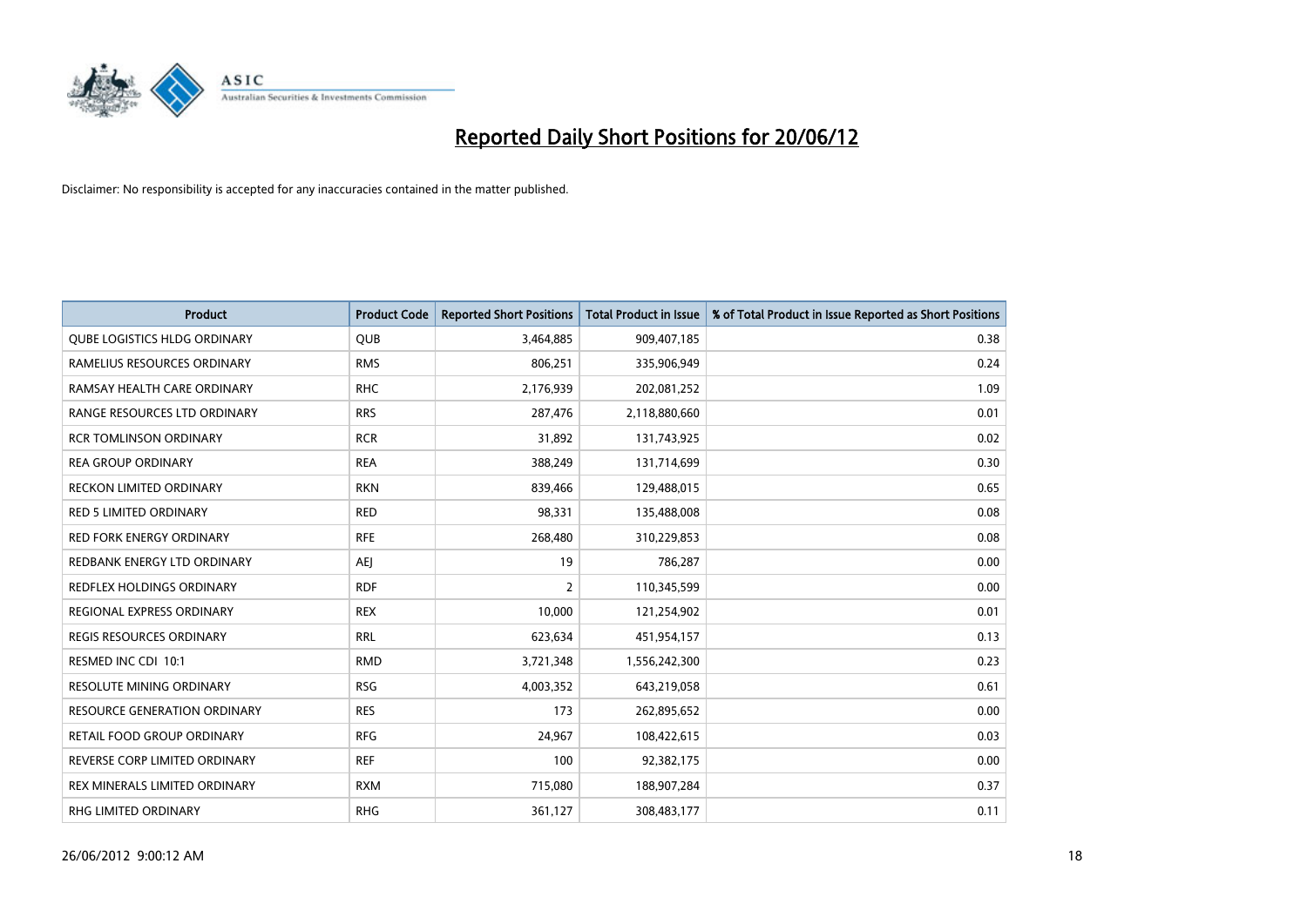

| <b>Product</b>                   | <b>Product Code</b> | <b>Reported Short Positions</b> | <b>Total Product in Issue</b> | % of Total Product in Issue Reported as Short Positions |
|----------------------------------|---------------------|---------------------------------|-------------------------------|---------------------------------------------------------|
| <b>RIALTO ENERGY ORDINARY</b>    | <b>RIA</b>          | 1,839,431                       | 671,347,392                   | 0.26                                                    |
| RIDLEY CORPORATION ORDINARY      | <b>RIC</b>          | 4,765                           | 307,817,071                   | 0.00                                                    |
| RIO TINTO LIMITED ORDINARY       | <b>RIO</b>          | 20,979,163                      | 435,758,720                   | 4.80                                                    |
| ROBUST RESOURCES ORDINARY        | <b>ROL</b>          | 33,720                          | 87,994,097                    | 0.04                                                    |
| ROC OIL COMPANY ORDINARY         | <b>ROC</b>          | 2,072,209                       | 683,235,552                   | 0.31                                                    |
| <b>RURALCO HOLDINGS ORDINARY</b> | <b>RHL</b>          | 12,000                          | 55,019,284                    | 0.02                                                    |
| SAI GLOBAL LIMITED ORDINARY      | SAI                 | 4,445,006                       | 204,354,836                   | 2.18                                                    |
| SALMAT LIMITED ORDINARY          | <b>SLM</b>          | 2,812,336                       | 159,802,174                   | 1.74                                                    |
| SAMSON OIL & GAS LTD ORDINARY    | SSN                 | 1,349,852                       | 1,769,154,617                 | 0.08                                                    |
| SANDFIRE RESOURCES ORDINARY      | <b>SFR</b>          | 4,068,875                       | 151,208,635                   | 2.67                                                    |
| <b>SANTOS LTD ORDINARY</b>       | <b>STO</b>          | 5,003,283                       | 952,790,050                   | 0.51                                                    |
| SARACEN MINERAL ORDINARY         | SAR                 | 2,336,406                       | 594,815,640                   | 0.40                                                    |
| SEDGMAN LIMITED ORDINARY         | SDM                 | 16,888                          | 214,292,930                   | 0.00                                                    |
| SEEK LIMITED ORDINARY            | <b>SEK</b>          | 13,378,727                      | 337,101,307                   | 3.96                                                    |
| SENEX ENERGY LIMITED ORDINARY    | <b>SXY</b>          | 4,393,174                       | 926,147,416                   | 0.47                                                    |
| SERVCORP LIMITED ORDINARY        | SRV                 | 17,480                          | 98,440,807                    | 0.02                                                    |
| SERVICE STREAM ORDINARY          | SSM                 | 400                             | 283,418,867                   | 0.00                                                    |
| SEVEN GROUP HOLDINGS ORDINARY    | <b>SVW</b>          | 650,224                         | 307,410,281                   | 0.20                                                    |
| SEVEN WEST MEDIA LTD ORDINARY    | <b>SWM</b>          | 30,746,607                      | 666,105,054                   | 4.61                                                    |
| SIGMA PHARMACEUTICAL ORDINARY    | <b>SIP</b>          | 5,271,008                       | 1,185,020,782                 | 0.45                                                    |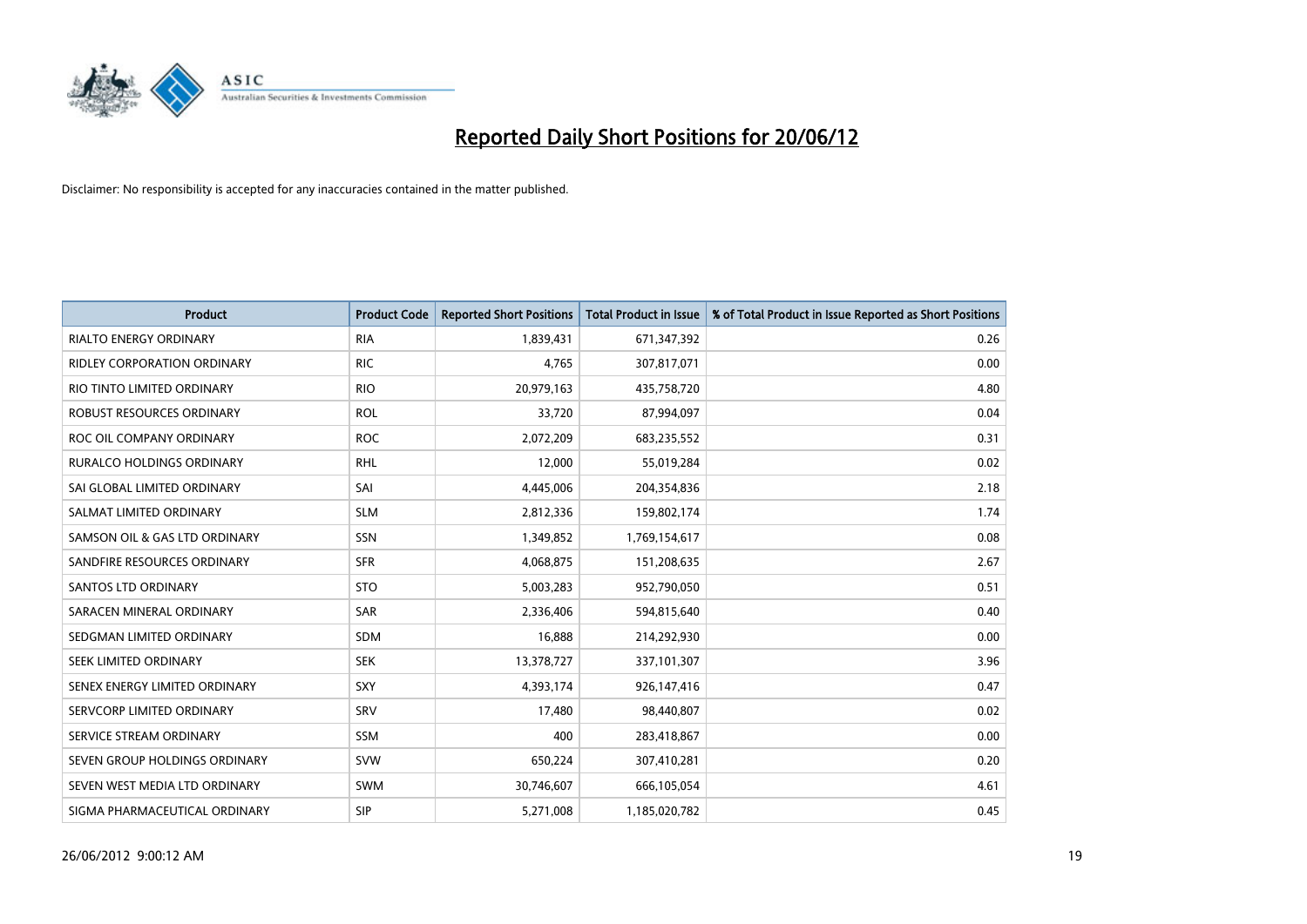

| <b>Product</b>                           | <b>Product Code</b> | <b>Reported Short Positions</b> | <b>Total Product in Issue</b> | % of Total Product in Issue Reported as Short Positions |
|------------------------------------------|---------------------|---------------------------------|-------------------------------|---------------------------------------------------------|
| SILEX SYSTEMS ORDINARY                   | <b>SLX</b>          | 704,576                         | 170,143,997                   | 0.41                                                    |
| SILVER LAKE RESOURCE ORDINARY            | <b>SLR</b>          | 439,379                         | 220,264,064                   | 0.21                                                    |
| SIMS METAL MGMT LTD ORDINARY             | SGM                 | 8,452,025                       | 205,106,768                   | 4.13                                                    |
| SINGAPORE TELECOMM. CHESS DEPOSITARY INT | SGT                 | 6,900,488                       | 163,034,804                   | 4.22                                                    |
| SIRTEX MEDICAL ORDINARY                  | <b>SRX</b>          | 3,798                           | 55,768,136                    | 0.01                                                    |
| SKILLED GROUP LTD ORDINARY               | <b>SKE</b>          | 92,327                          | 233,487,276                   | 0.04                                                    |
| SKY CITY ENTERTAIN, ORDINARY             | <b>SKC</b>          | 101                             | 576,958,340                   | 0.00                                                    |
| SKY NETWORK ORDINARY                     | <b>SKT</b>          | 18,000                          | 389,139,785                   | 0.00                                                    |
| <b>SLATER &amp; GORDON ORDINARY</b>      | SGH                 | 19,825                          | 168,600,731                   | 0.01                                                    |
| SMS MANAGEMENT, ORDINARY                 | <b>SMX</b>          | 678,616                         | 68,415,913                    | 1.00                                                    |
| SONIC HEALTHCARE ORDINARY                | SHL                 | 3,967,242                       | 390,969,875                   | 1.00                                                    |
| SOUL PATTINSON (W.H) ORDINARY            | SOL                 | 31,690                          | 239,395,320                   | 0.01                                                    |
| SOUTH BOULDER MINES ORDINARY             | <b>STB</b>          | 101,421                         | 116,232,826                   | 0.09                                                    |
| SP AUSNET STAPLED SECURITIES             | <b>SPN</b>          | 8,902,870                       | 3,243,987,341                 | 0.27                                                    |
| SPARK INFRASTRUCTURE STAPLED NOTE & UNIT | SKI                 | 30,442,836                      | 1,326,734,264                 | 2.29                                                    |
| SPECIALTY FASHION ORDINARY               | SFH                 | 1,078,569                       | 192,236,121                   | 0.56                                                    |
| SPOTLESS GROUP LTD ORDINARY              | <b>SPT</b>          | 513,396                         | 265,746,161                   | 0.19                                                    |
| ST BARBARA LIMITED ORDINARY              | <b>SBM</b>          | 6,768,084                       | 325,615,389                   | 2.07                                                    |
| STANMORE COAL LTD ORDINARY               | <b>SMR</b>          | 16,885                          | 160,180,221                   | 0.01                                                    |
| STARPHARMA HOLDINGS ORDINARY             | SPL                 | 1,892,073                       | 280,802,451                   | 0.67                                                    |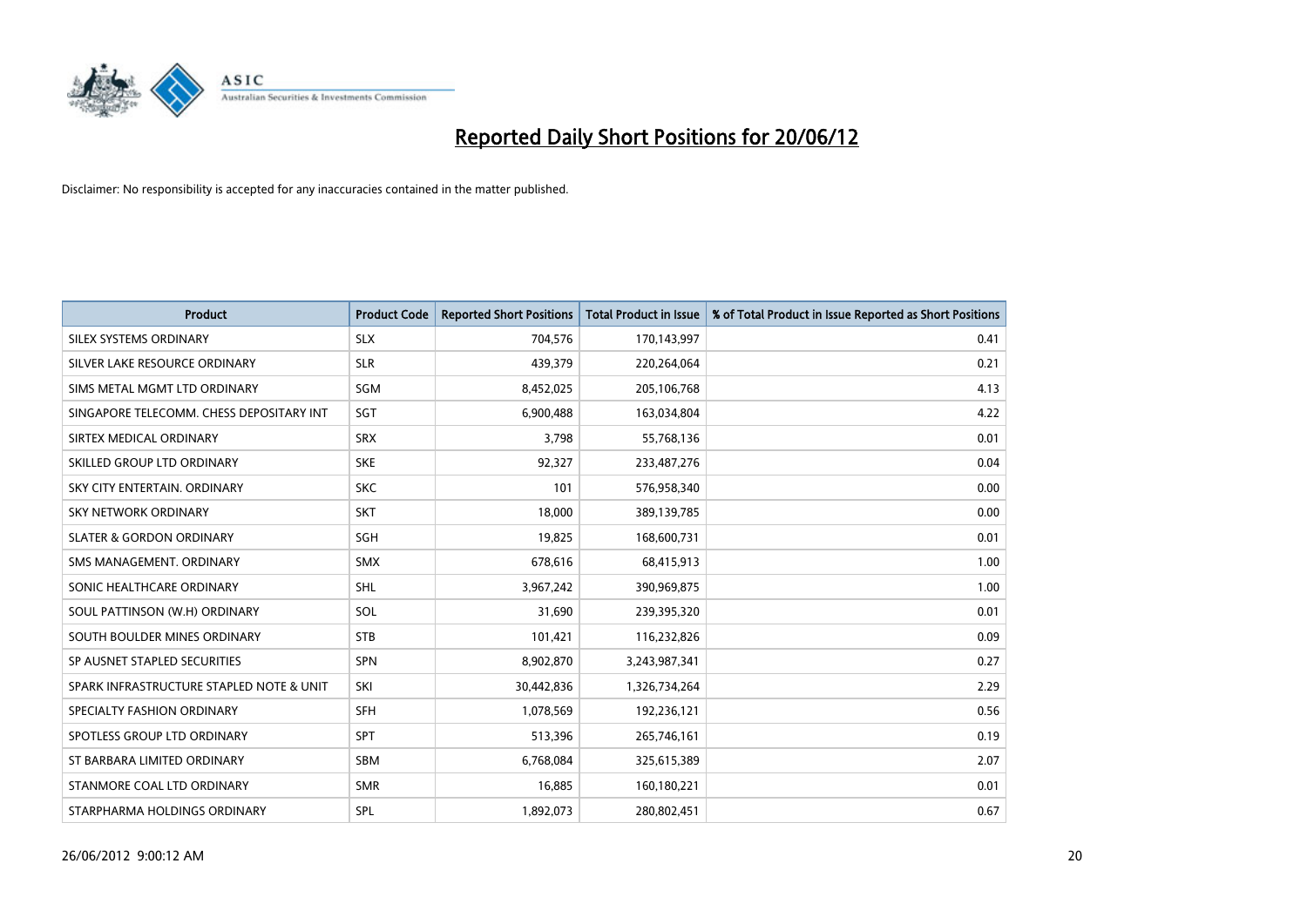

| <b>Product</b>                    | <b>Product Code</b> | <b>Reported Short Positions</b> | <b>Total Product in Issue</b> | % of Total Product in Issue Reported as Short Positions |
|-----------------------------------|---------------------|---------------------------------|-------------------------------|---------------------------------------------------------|
| STHN CROSS MEDIA ORDINARY         | <b>SXL</b>          | 6,281,172                       | 704,594,449                   | 0.88                                                    |
| STOCKLAND UNITS/ORD STAPLED       | SGP                 | 16,130,157                      | 2,207,512,454                 | 0.70                                                    |
| STRAITS RES LTD. ORDINARY         | <b>SRQ</b>          | 128,041                         | 456,529,474                   | 0.03                                                    |
| STW COMMUNICATIONS ORDINARY       | <b>SGN</b>          | 88,213                          | 362,798,351                   | 0.02                                                    |
| <b>SUNCORP GROUP LTD ORDINARY</b> | <b>SUN</b>          | 11,791,036                      | 1,286,600,980                 | 0.88                                                    |
| SUNDANCE ENERGY ORDINARY          | <b>SEA</b>          | 38,388                          | 277,098,474                   | 0.01                                                    |
| SUNDANCE RESOURCES ORDINARY       | <b>SDL</b>          | 10,329,674                      | 3,049,476,534                 | 0.34                                                    |
| SUNLAND GROUP LTD ORDINARY        | <b>SDG</b>          | 91,510                          | 199,617,888                   | 0.05                                                    |
| SUPER RET REP LTD ORDINARY        | <b>SUL</b>          | 1,099,403                       | 196,152,971                   | 0.55                                                    |
| SYD AIRPORT STAPLED US PROHIBIT.  | SYD                 | 8,054,106                       | 1,861,210,782                 | 0.43                                                    |
| SYRAH RESOURCES ORDINARY          | <b>SYR</b>          | 54,323                          | 125,204,521                   | 0.04                                                    |
| TABCORP HOLDINGS LTD ORDINARY     | <b>TAH</b>          | 7,806,890                       | 730,113,969                   | 1.06                                                    |
| TANAMI GOLD NL ORDINARY           | <b>TAM</b>          | 184.158                         | 261,132,677                   | 0.07                                                    |
| TAP OIL LIMITED ORDINARY          | <b>TAP</b>          | 1,102,280                       | 241,295,311                   | 0.45                                                    |
| TASSAL GROUP LIMITED ORDINARY     | <b>TGR</b>          | 120,709                         | 146,304,404                   | 0.07                                                    |
| <b>TATTS GROUP LTD ORDINARY</b>   | <b>TTS</b>          | 8,035,466                       | 1,362,919,733                 | 0.58                                                    |
| <b>TECHNOLOGY ONE ORDINARY</b>    | <b>TNE</b>          | 10,032                          | 304,910,455                   | 0.00                                                    |
| TELECOM CORPORATION ORDINARY      | <b>TEL</b>          | 16,526,034                      | 1,878,462,114                 | 0.87                                                    |
| TELSTRA CORPORATION, ORDINARY     | <b>TLS</b>          | 29,651,537                      | 12,443,074,357                | 0.23                                                    |
| TEN NETWORK HOLDINGS ORDINARY     | <b>TEN</b>          | 64,693,772                      | 1,360,536,737                 | 4.74                                                    |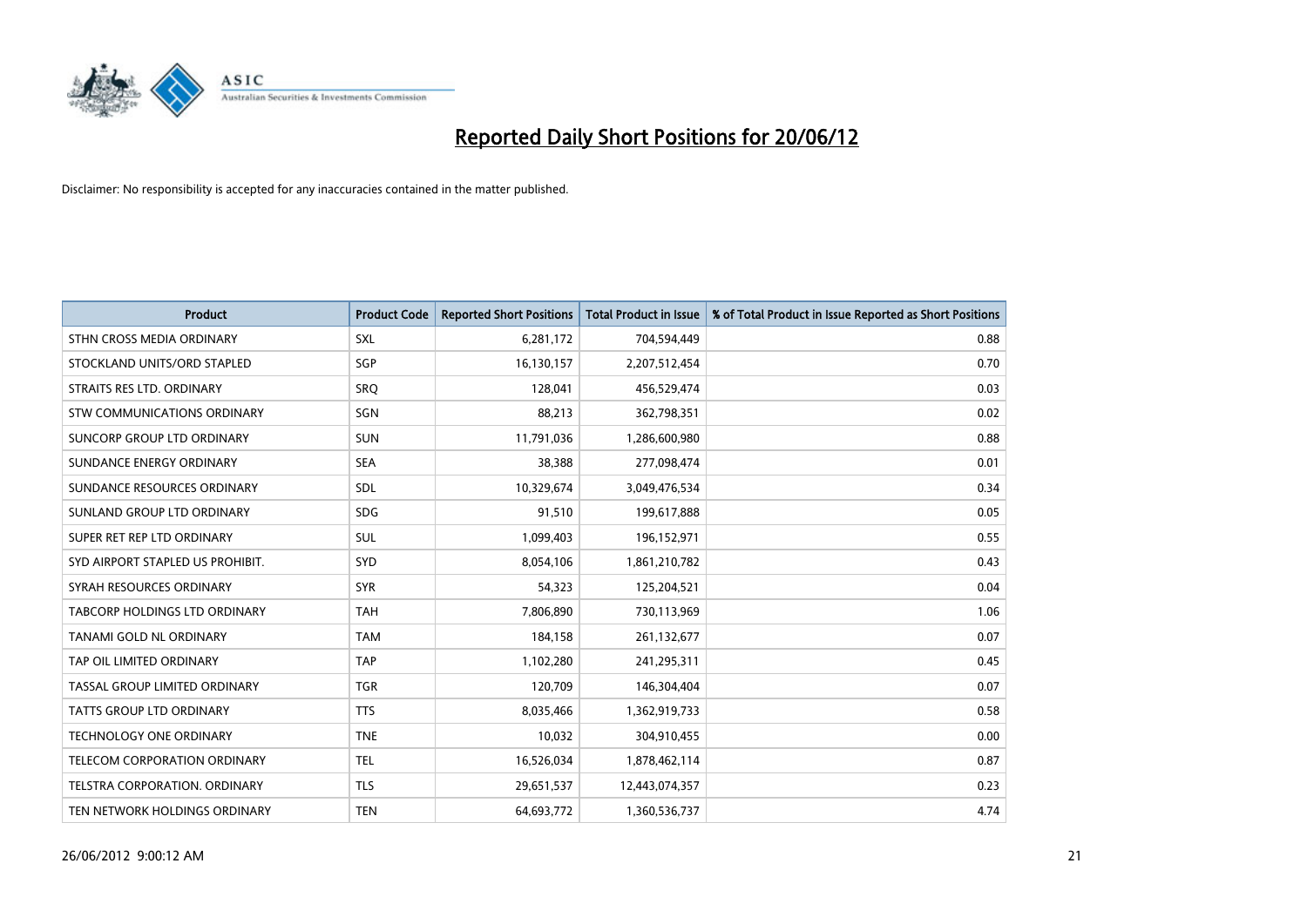

| <b>Product</b>                       | <b>Product Code</b> | <b>Reported Short Positions</b> | <b>Total Product in Issue</b> | % of Total Product in Issue Reported as Short Positions |
|--------------------------------------|---------------------|---------------------------------|-------------------------------|---------------------------------------------------------|
| TERANGA GOLD CORP CDI 1:1            | <b>TGZ</b>          | 293,198                         | 158,155,577                   | 0.17                                                    |
| TEXON PETROLEUM LTD ORDINARY         | <b>TXN</b>          | 271,464                         | 245,039,848                   | 0.11                                                    |
| TFS CORPORATION LTD ORDINARY         | <b>TFC</b>          | 207,942                         | 279,621,829                   | 0.07                                                    |
| THAKRAL HOLDINGS GRP ORDINARY/UNIT   | <b>THG</b>          | 164                             | 585,365,014                   | 0.00                                                    |
| THE REJECT SHOP ORDINARY             | <b>TRS</b>          | 1,603,013                       | 26,071,170                    | 6.14                                                    |
| THINKSMART LIMITED ORDINARY          | <b>TSM</b>          | 175,000                         | 156,005,431                   | 0.11                                                    |
| THORN GROUP LIMITED ORDINARY         | <b>TGA</b>          | 223,322                         | 146,374,703                   | 0.15                                                    |
| <b>TIGER RESOURCES ORDINARY</b>      | <b>TGS</b>          | 2,425,521                       | 673,470,269                   | 0.35                                                    |
| <b>TISHMAN SPEYER UNITS</b>          | <b>TSO</b>          | 40,786                          | 338,440,904                   | 0.01                                                    |
| TOLL HOLDINGS LTD ORDINARY           | <b>TOL</b>          | 14,802,038                      | 717,133,875                   | 2.04                                                    |
| TOX FREE SOLUTIONS ORDINARY          | <b>TOX</b>          | 18,833                          | 114,948,108                   | 0.02                                                    |
| TPG TELECOM LIMITED ORDINARY         | <b>TPM</b>          | 2,160,966                       | 793,808,141                   | 0.27                                                    |
| <b>TRADE ME GROUP ORDINARY</b>       | <b>TME</b>          | 255,885                         | 395,745,510                   | 0.06                                                    |
| <b>TRANSFIELD SERVICES ORDINARY</b>  | <b>TSE</b>          | 3,395,482                       | 525,028,694                   | 0.66                                                    |
| TRANSPACIFIC INDUST. ORDINARY        | <b>TPI</b>          | 5,730,503                       | 1,578,209,025                 | 0.35                                                    |
| TRANSURBAN GROUP TRIPLE STAPLED SEC. | <b>TCL</b>          | 5,918,331                       | 1,458,321,112                 | 0.38                                                    |
| TREASURY WINE ESTATE ORDINARY        | <b>TWE</b>          | 13,406,575                      | 647,227,144                   | 2.07                                                    |
| TROY RESOURCES LTD ORDINARY          | <b>TRY</b>          | 114,235                         | 89,396,649                    | 0.12                                                    |
| <b>UGL LIMITED ORDINARY</b>          | UGL                 | 6,470,585                       | 166,315,038                   | 3.89                                                    |
| UNILIFE CORPORATION CDI 6:1          | <b>UNS</b>          | 211,168                         | 256,958,538                   | 0.08                                                    |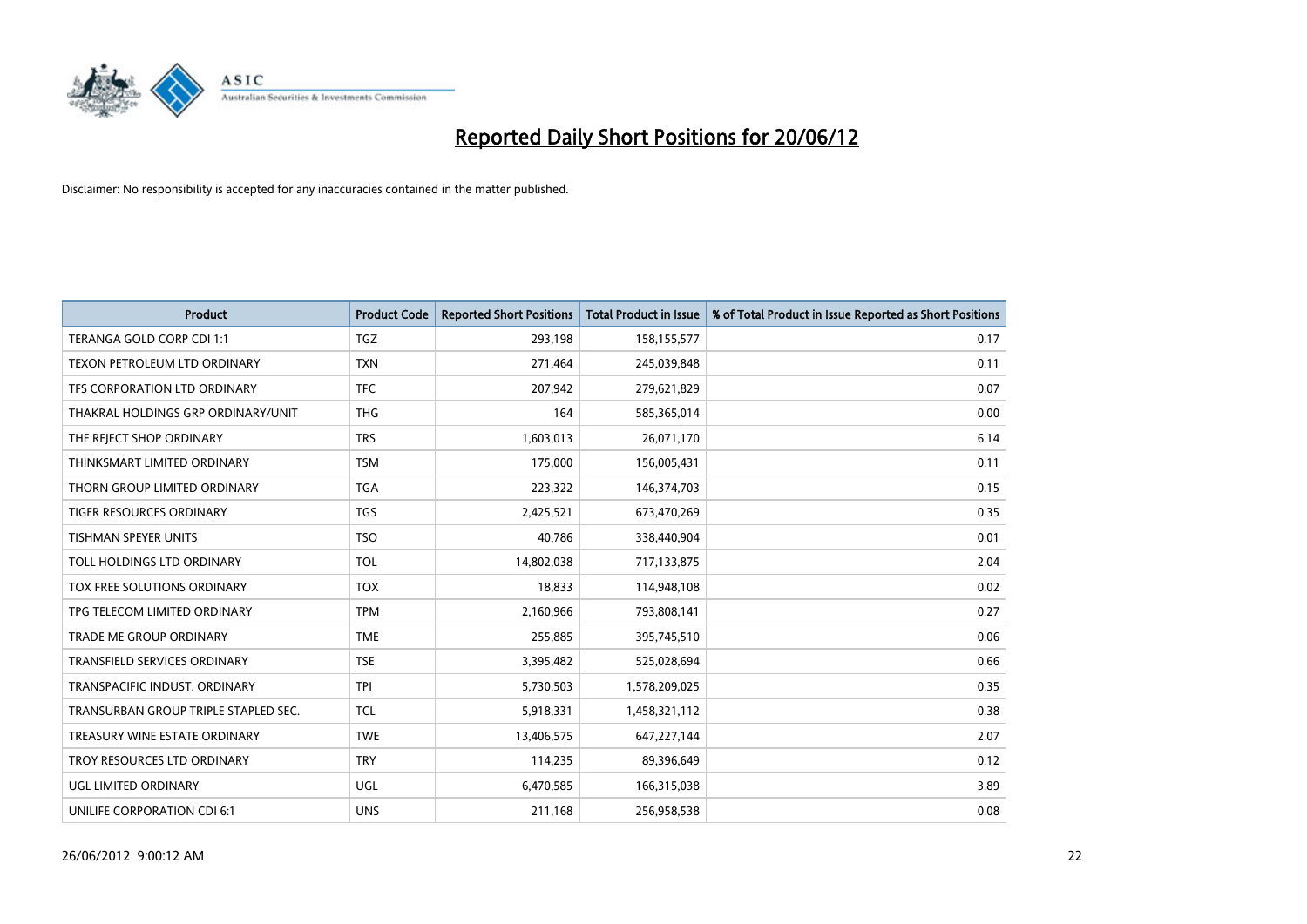

| <b>Product</b>                         | <b>Product Code</b> | <b>Reported Short Positions</b> | <b>Total Product in Issue</b> | % of Total Product in Issue Reported as Short Positions |
|----------------------------------------|---------------------|---------------------------------|-------------------------------|---------------------------------------------------------|
| UXC LIMITED ORDINARY                   | <b>UXC</b>          | 98,508                          | 305,585,913                   | 0.03                                                    |
| <b>VENTURE MINERALS ORDINARY</b>       | <b>VMS</b>          | 139,396                         | 232,468,592                   | 0.06                                                    |
| VIRGIN AUS HLDG LTD ORDINARY           | VAH                 | 25,571,996                      | 2,210,197,600                 | 1.17                                                    |
| VITERRA INC CDI 1:1                    | <b>VTA</b>          | 10                              | 68,629,939                    | 0.00                                                    |
| VNGD ALL-WORLD EX-US CDI 1:1           | <b>VEU</b>          | 4,783                           | 990,776                       | 0.48                                                    |
| WAH NAM INT HLDG LTD ORDINARY          | <b>WNI</b>          | 19,960,574                      | 6,926,590,521                 | 0.29                                                    |
| <b>WATPAC LIMITED ORDINARY</b>         | <b>WTP</b>          | 432,498                         | 184,332,526                   | 0.22                                                    |
| <b>WDS LIMITED ORDINARY</b>            | <b>WDS</b>          | $\overline{7}$                  | 144,740,614                   | 0.00                                                    |
| WEBIET LIMITED ORDINARY                | <b>WEB</b>          | 81,074                          | 71,065,929                    | 0.12                                                    |
| <b>WESFARMERS LIMITED ORDINARY</b>     | <b>WES</b>          | 30,779,011                      | 1,006,504,883                 | 3.03                                                    |
| WESFARMERS LIMITED PARTIALLY PROTECTED | <b>WESN</b>         | 28,187                          | 150,567,279                   | 0.03                                                    |
| WESTERN AREAS NL ORDINARY              | <b>WSA</b>          | 7,783,328                       | 179,735,899                   | 4.34                                                    |
| WESTERN DESERT RES. ORDINARY           | <b>WDR</b>          | 57,566                          | 218,819,203                   | 0.03                                                    |
| WESTFIELD GROUP ORD/UNIT STAPLED SEC   | <b>WDC</b>          | 6,623,995                       | 2,267,603,504                 | 0.28                                                    |
| WESTFIELD RETAIL TST UNIT STAPLED      | <b>WRT</b>          | 45,208,087                      | 3,054,166,195                 | 1.51                                                    |
| <b>WESTPAC BANKING CORP ORDINARY</b>   | <b>WBC</b>          | 62,369,882                      | 3,055,169,104                 | 2.01                                                    |
| WHITE ENERGY COMPANY ORDINARY          | <b>WEC</b>          | 2,313,065                       | 322,974,494                   | 0.70                                                    |
| WHITEHAVEN COAL ORDINARY               | <b>WHC</b>          | 9,685,785                       | 1,013,190,387                 | 0.94                                                    |
| WHK GROUP LIMITED ORDINARY             | <b>WHG</b>          | 50,991                          | 265,200,652                   | 0.02                                                    |
| WINDIMURRA VANADIUM ORDINARY           | <b>WVL</b>          | 163,685                         | 154,278,674                   | 0.11                                                    |